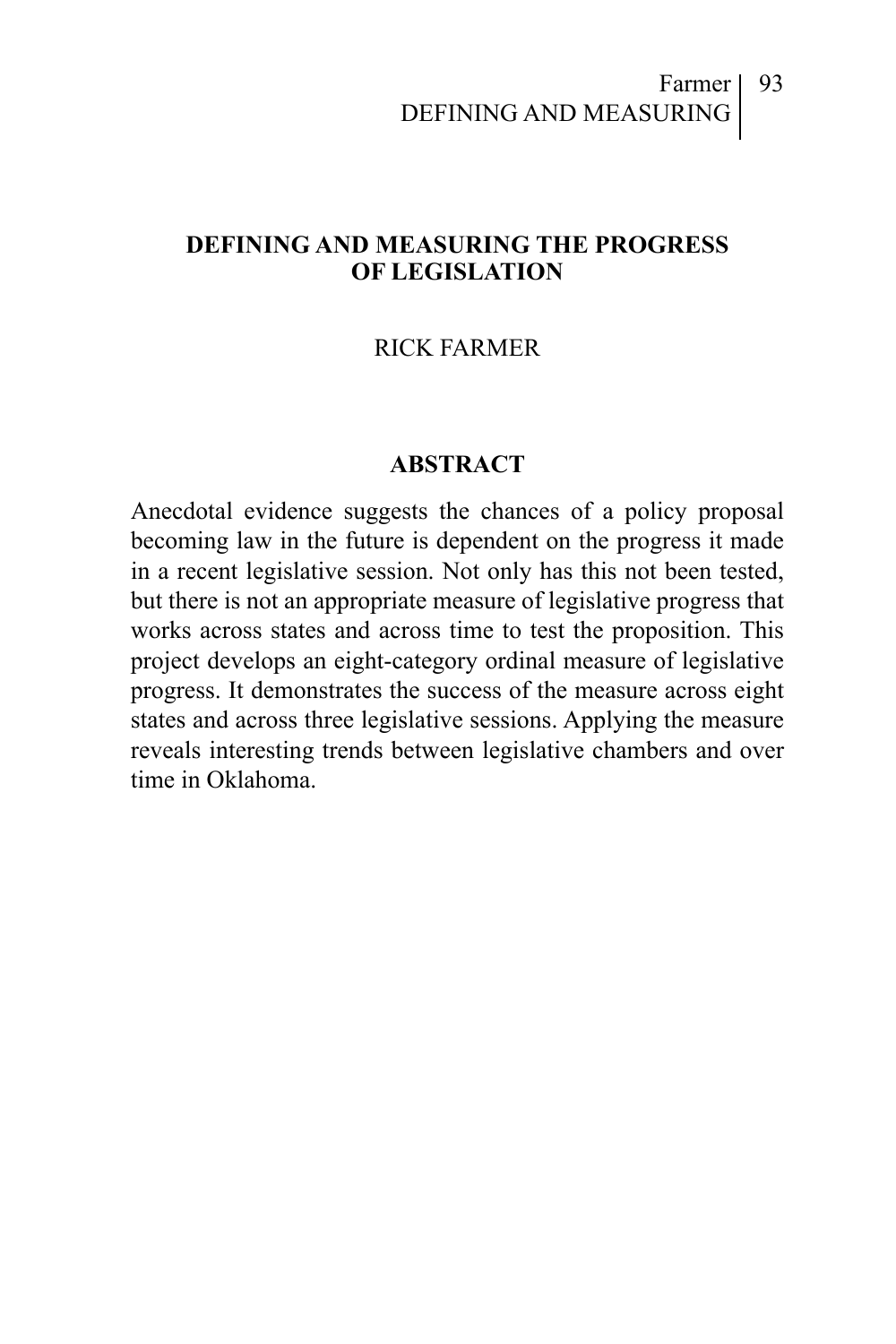#### **INTRODUCTION**

Proponents of an unsuccessful legislative proposal frequently say to their constituencies, "We got farther in the process this year than we did last year. We are making progress. We have to keep trying." Enacting legislation is often described as "getting to the finish line." Legislators, lobbyists, national organizations, etc. use this rhetoric to motivate their supports for the next attempt at passing or blocking legislation.

Nationally, less than 20% of bills introduced into state legislatures become law in any given year (Calculated from *Book of the States* (Council of State Governments 2019)). Often proposals are introduced year after year. Some ideas float around the Capitol for several years before they become law. Is it true that how far a proposal progresses through the legislative process before stalling is a good predictor of its likelihood of passing in the near future?

This is a key question in the political world, and it has important implications for Political Science. The answer is generally assumed to be "yes." But there are no studies to support this claim. In fact, there is no appropriate measure of legislative progress that works across multiple states. The purpose of this project is to develop a rubric that will work across numerous states for measuring the progress of a bill.

A future work may use this measure as the variable in a predictive model, if a predictive model can be demonstrated. That is not the purpose of this paper. This current work identifies a common way of describing legislative progress. An effective measure would allow participants and observers across multiple states to share information using common terminology. This will benefit public policy proponents and opponents working across states. It will also benefit scholars and journalist examining the diffusion of public policy ideas through the states.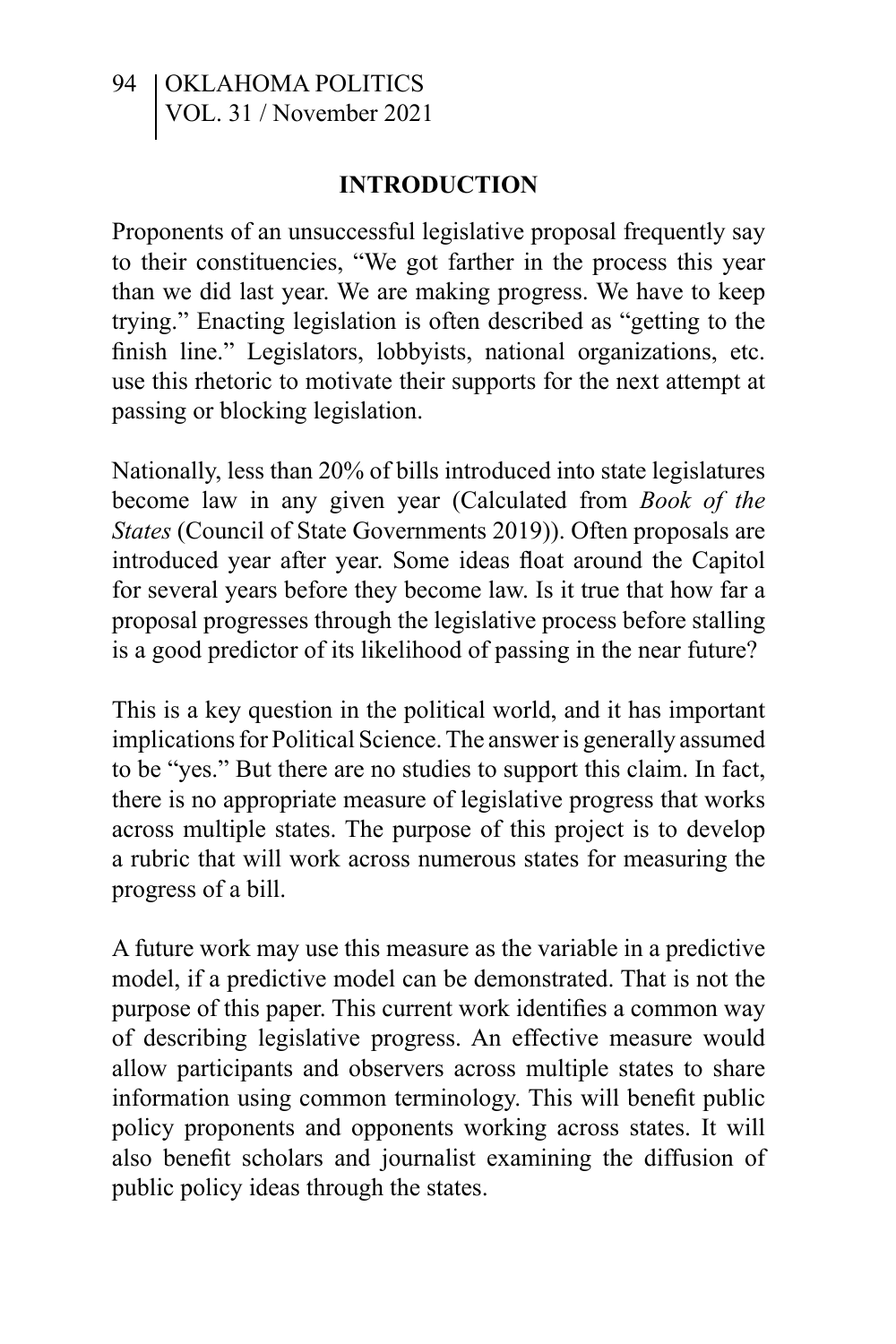### Farmer 95 DEFINING AND MEASURING

When we talk about policy proposals diffusing through the states, we tend to talk about them as "not considered," "under consideration" or "passed." This paper will add more distinction to the conversation by subdividing the "under consideration" category.

In Political Science the discussion of how a policy idea spreads across the country, from state to state, is described as "diffusion of innovation." Scholars attempt to explain how policy ideas transfer from one state to another and at what rate. Many factors have been identified including geography, ideology, partisanship, institutions, emulating previous success and solving problems (Collingwood, El-Khatib and O'Brien 2019). These studies generally focus on enacted policies. A few look at introduce legislation. Any discussion of partial success is generally a passing reference to a failed attempted at enacting a proposal. Measuring progress toward enactment may be a key factor in understanding the timing of diffusion.

When legislators gather at conferences to discuss their work, they not only discuss policy content, but they also talk about strategies for success. These conversations frequently include comments about how far the idea got in the legislative process and what is needed to move it to the next step. Although in 49 states the legislative process follows a similar pattern, the subtleties of each state are such that a common terminology will facilitate these conversations. Journalists and policy advocates who are observing the diffusion of ideas across states also need a common terminology. This paper proposes that terminology.

#### **DIFFUSION OF INNOVATION**

Chris Mooney (2020) summarizes well the development of scholarship on the diffusion of innovation. The literature indicates that public policy ideas spread from state to state because of learning, competition, emulation and federal coercion. Researchers have delved into the how and why of each of these. These studies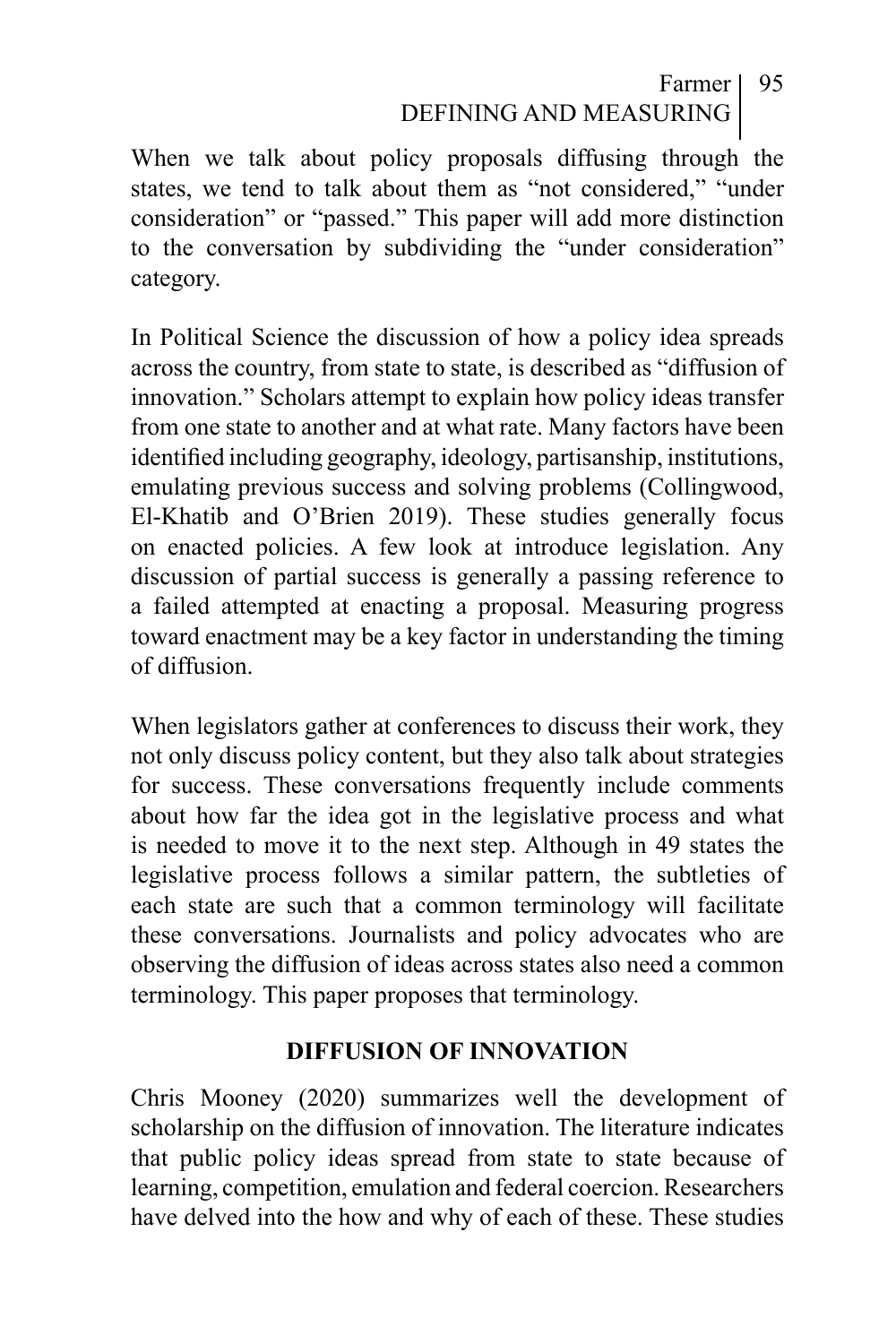are facilitated by the State Innovation and Diffusion Database maintained in the Harvard Dataverse (Boehmke, et al. 2021) that now contains the enactment date of over 800 policies.

Diffusion research was inspired by Jack Walker's (1969) seminal work, where he envisioned state adoptions as dots spreading across a map. Geographic proximity was thought to be a key factor. Virginia Gray (1973) suggested that we could better understand the speed of diffusion by considering the cumulative "S-curve" of state adoptions.

Any discussion of policy diffusion must grapple with the numerous variations of a policy. A few scholars (Callaghan, Karch and Kroeger 2020) have used plagiarism detection software to track the diffusion and evolution of model legislation. However, as Mooney (2020) points out policy specifics are largely ignored in the diffusion conversation. Clark (1985) observed diffusion research tends to assume "all states adopt exactly the same policy." Even Walker (1973) wondered at what point modified legislation became a different policy. Mossberger (2000) pointed out that sometimes a state borrows only a label or a general concept. If a concept is getting traction in several states it is generally discussed as one policy idea, even if it is a complex and evolving set of policies.

This assumption is also true among practitioners. For example, in 2021 voter requirement bills were considered in several states. The Brennan Center (2021) lumped all of these bills together into "voter suppression bills." By late June 2021 they identified 389 introduced bills in 48 states. Topics include vote by mail, voter ID, registration purging, and barriers to registration.

Defining the scope of the policy being studied is a matter for the researcher and not an issue to be resolved in this project. Whatever the scope, the rubric proposed below will define the progress of the bills and standardize the conversation. For example, the Brennan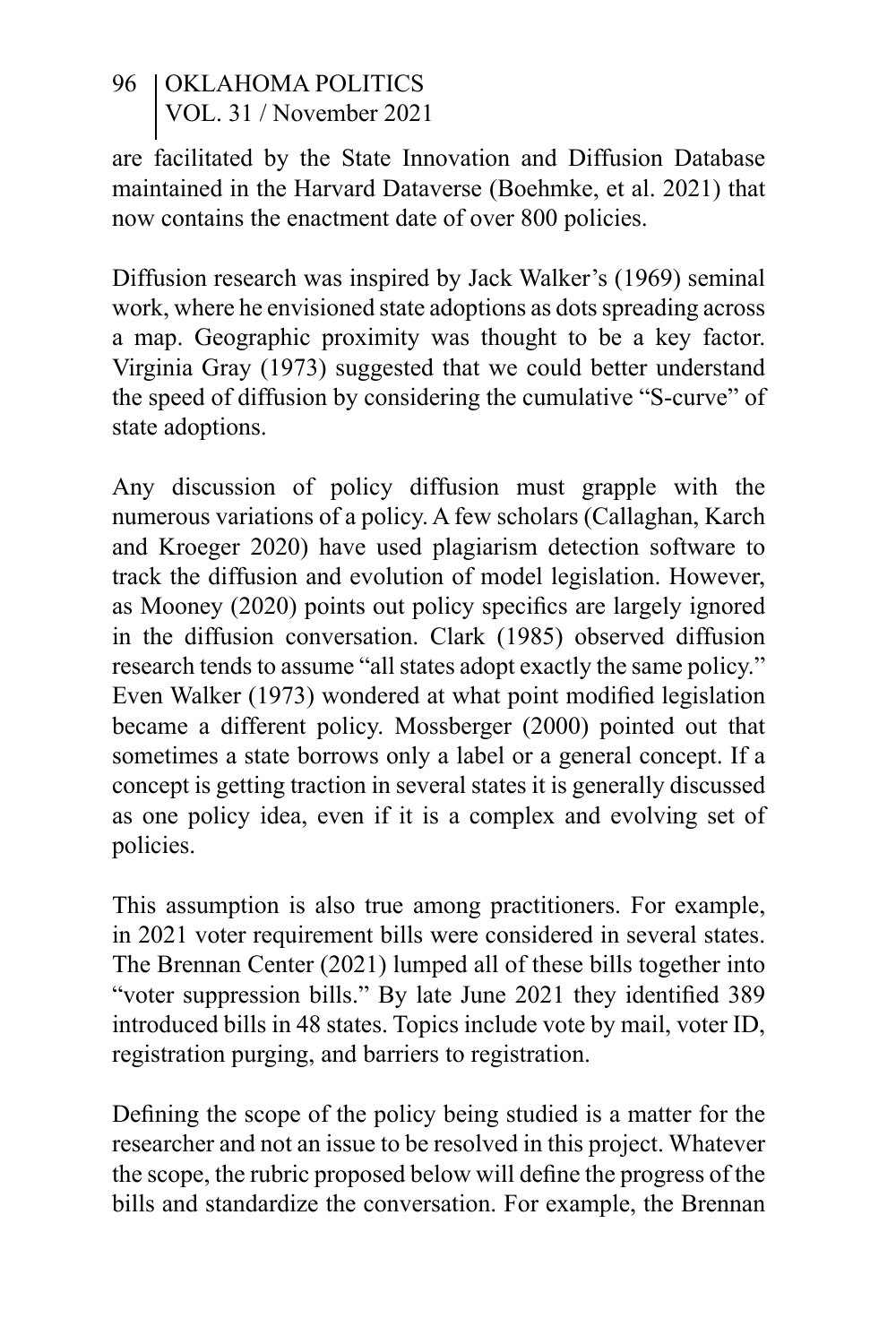## Farmer | 97 DEFINING AND MEASURING

Center (2021) attempted to help readers understand how many bills were moving forward in 2021 by saying "31 have passed at least one chamber. Another 30 have has done sort of committee action (e.g., a hearing, an amendment, or a committee vote)." The rubric provides standardized categories for that discussion.

#### **POLICY ADOPTION**

Diffusion research generally focuses on the end result and misses the policy adoption process. Some legislative bills are intentionally assigned to a committee that will kill them. Other bills pass one chamber but die in the other. A few bills pass both chambers but die in conference. And, some bills falter on the governor's desk.

Of course, public policy can be enacted in other ways. In 24 states citizens can bring an initiative petition and in 23 states the Legislature and/or citizens can request a referendum (USC 2021). In some cases, an executive order, an agency rule, an attorney general's opinion or a court ruling can produce a public policy. This project focuses on defining terms to describe the myriad of legislative processes found in bicameral legislatures and not on other forms of policy making.

#### **A GOOD MEASURE**

The measure that we use by default is a three-category ordinal scale: not considered, under consideration, and enacted. An appropriate measure of legislative progress will add more points to that scale. However, too many points will be confusing to casual observers. Also, the differences between states make it difficult to tease out subtle points, which may be key in one state, but do not apply in others. A good measure will add a few key categories to the scale, focusing on the largest and most common actions in the legislative process.

#### **HOW A BILL BECOMES A LAW**

The broad view of the legislative process in a bicameral legislature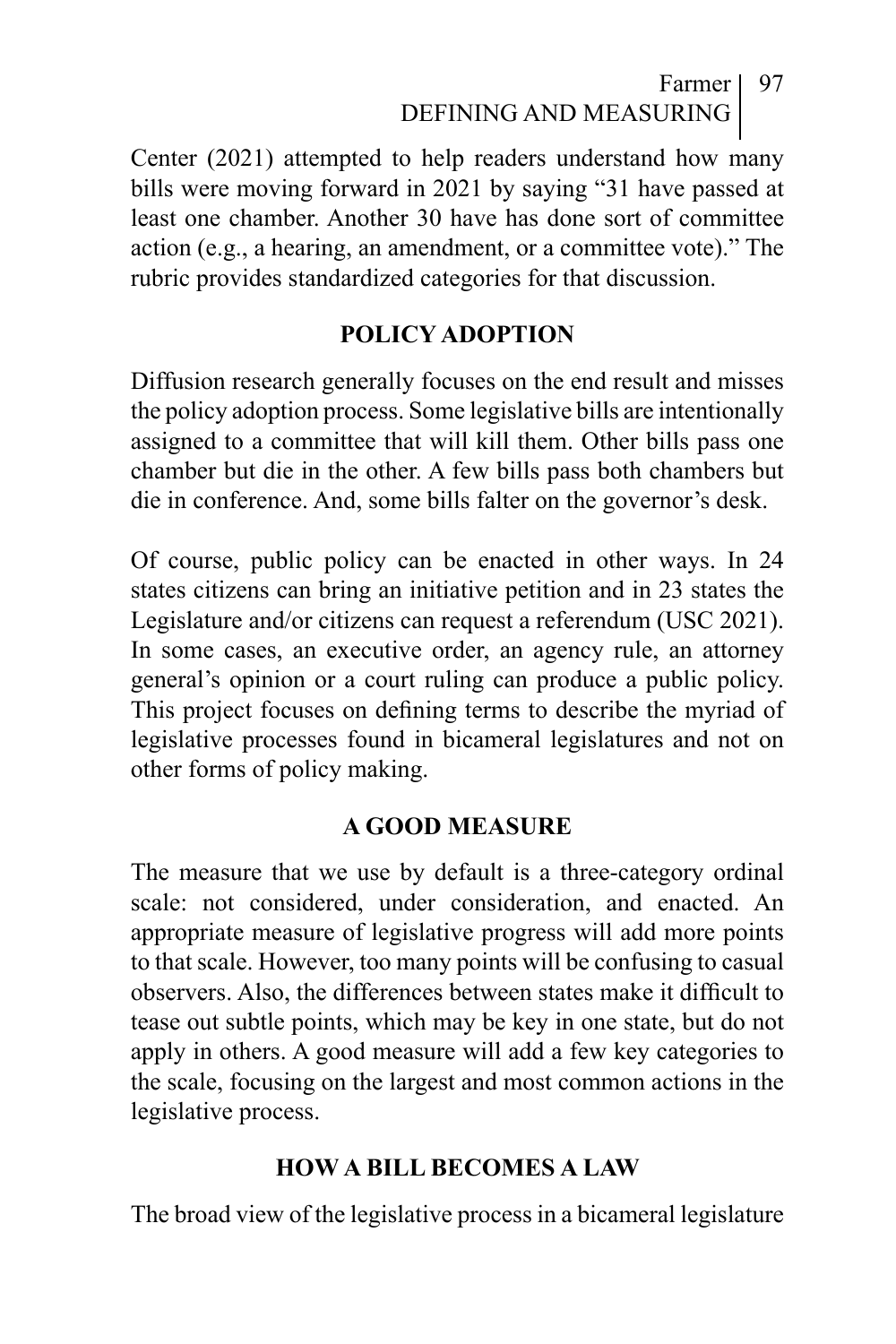is so standardized that relatively simple flow charts appear in most basic government textbooks. They can be described as "Y charts." They have two symmetrical branches that come together at the bottom with a tail for conference and executive action. For an example see Chart 1 below.

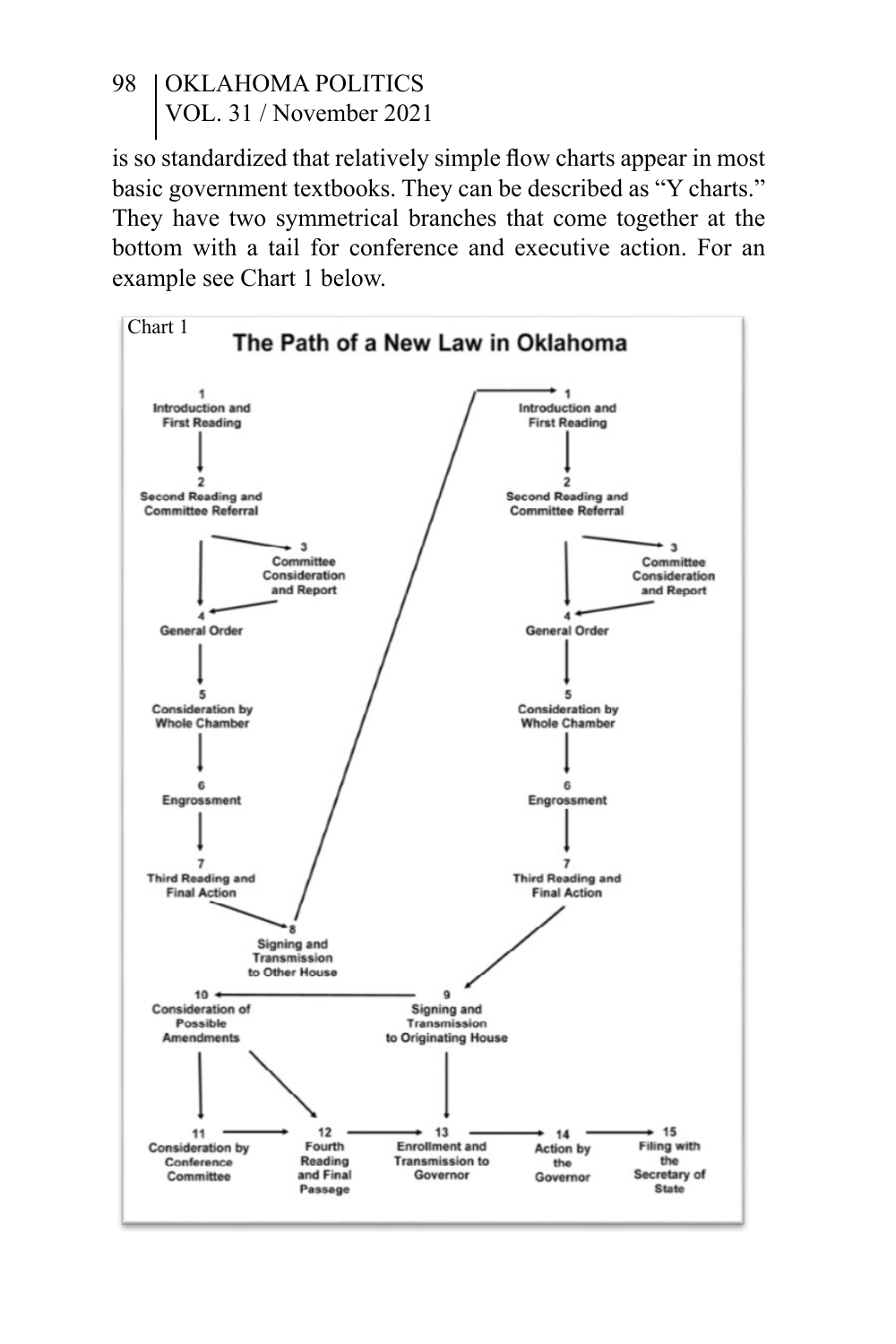#### Farmer DEFINING AND MEASURING 99

We usually think in terms of a bill starting in the lower house then proceeding to the upper house. Bills get introduced in one chamber and assigned to committee, then they proceed to the floor. If successful in these two stages, they move to the other chamber to begin the process over again. Bills that survive both chambers either go directly to the governor's desk or move to a conference process for resolving the differences between the two chambers' versions.

Between these broad brushstrokes are many rarely discussed steps. For example, bills get amended in committee. Bills are placed on General Order. Bills get amended on the floor. The amendments are engrossed. All of these steps are essential to the process, but each state does them in its own way, reports them differently and uses their own terminology. To see the full scale of process steps in one state see Chart 2 below.

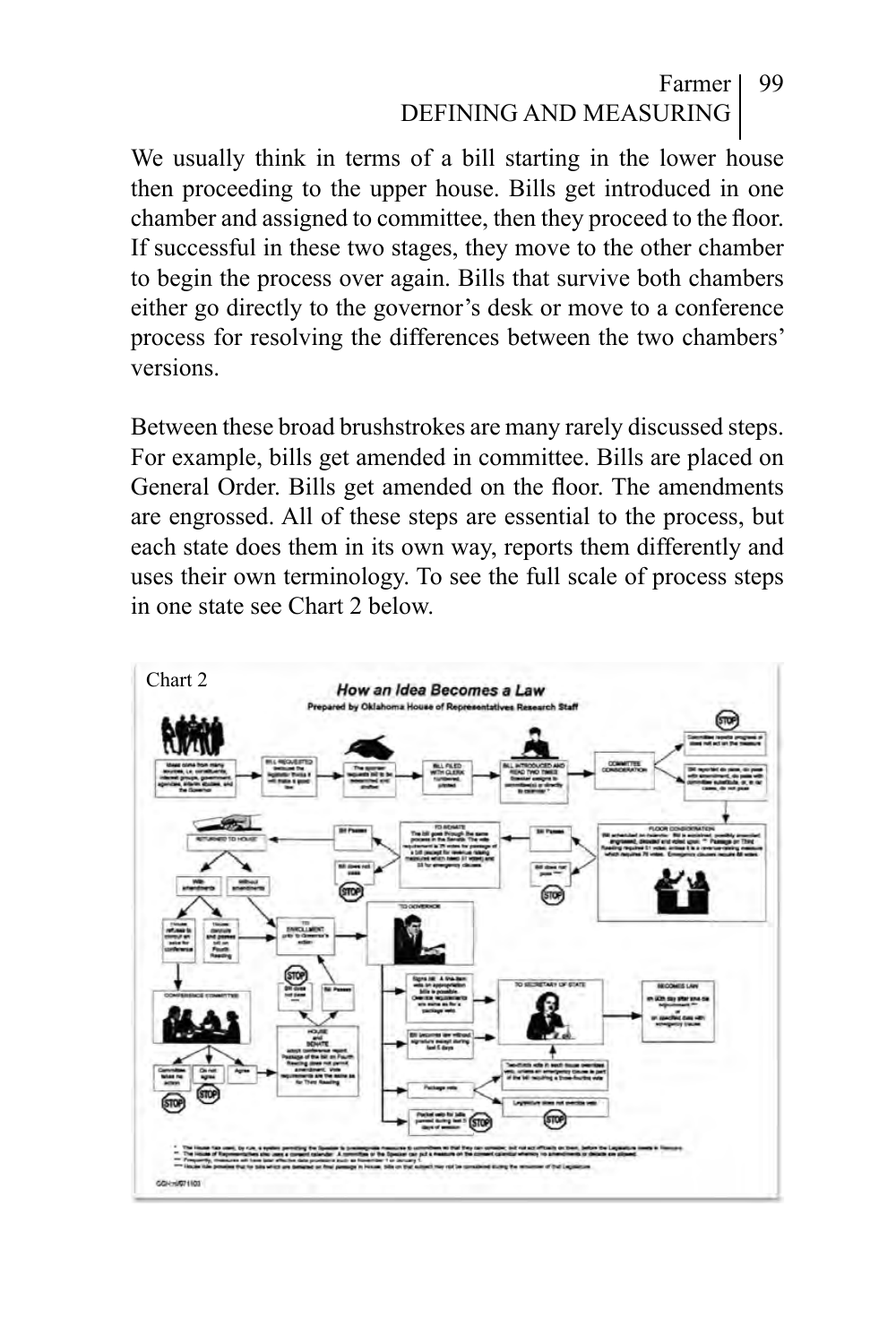#### **GATEKEEPERS/LEGISLATIVE PULSE POINTS**

There are certain actions taken by a Legislature that are universal, but the steps to achieve those milestones are different across states. For example, a bill passing out of committee is a major step everywhere. In some states a bill does not appear on a committee agenda unless the chairman intends for it to pass. In other states all bills assigned to a committee appear on an agenda and get a hearing. Either way, when the bill clears committee, it has completed a major hurdle. So, while placing a bill on a committee agenda and passing it out of committee are two separate, distinct and important acts, a broad overview of the process that focuses on the significant steps common to most legislatures will represent those steps as one significant achievement, passing out of committee.

The same can be said for a bill passing off the floor of a chamber. A bill may get held up for a few hours if a member objects to the engrossing or to the bill being placed on the calendar. However, when the bill receives a majority vote and is passed to the other chamber it has achieved a significant milestone.

When a bill is amended by the second chamber, describing the process become very messy. The first option is for the originating chamber to refuse to hear the amendments and let the bill die. The next option is for the original chamber to adopt the amendments coming from the second chamber, sending the bill to the governor. The third option is to reject the amendments and request a conference committee to resolve the differences. Conference committees occur in different ways in different states. The details become very difficult to describe in a universal way. However, a bill that reaches conference has clearly progressed beyond bills that did not win a floor vote.

The governor has several options once a bill reaches his desk. He could sign the bill into law, allow the bill to become law without his signature, veto the bill, line-item veto provisions in the bill or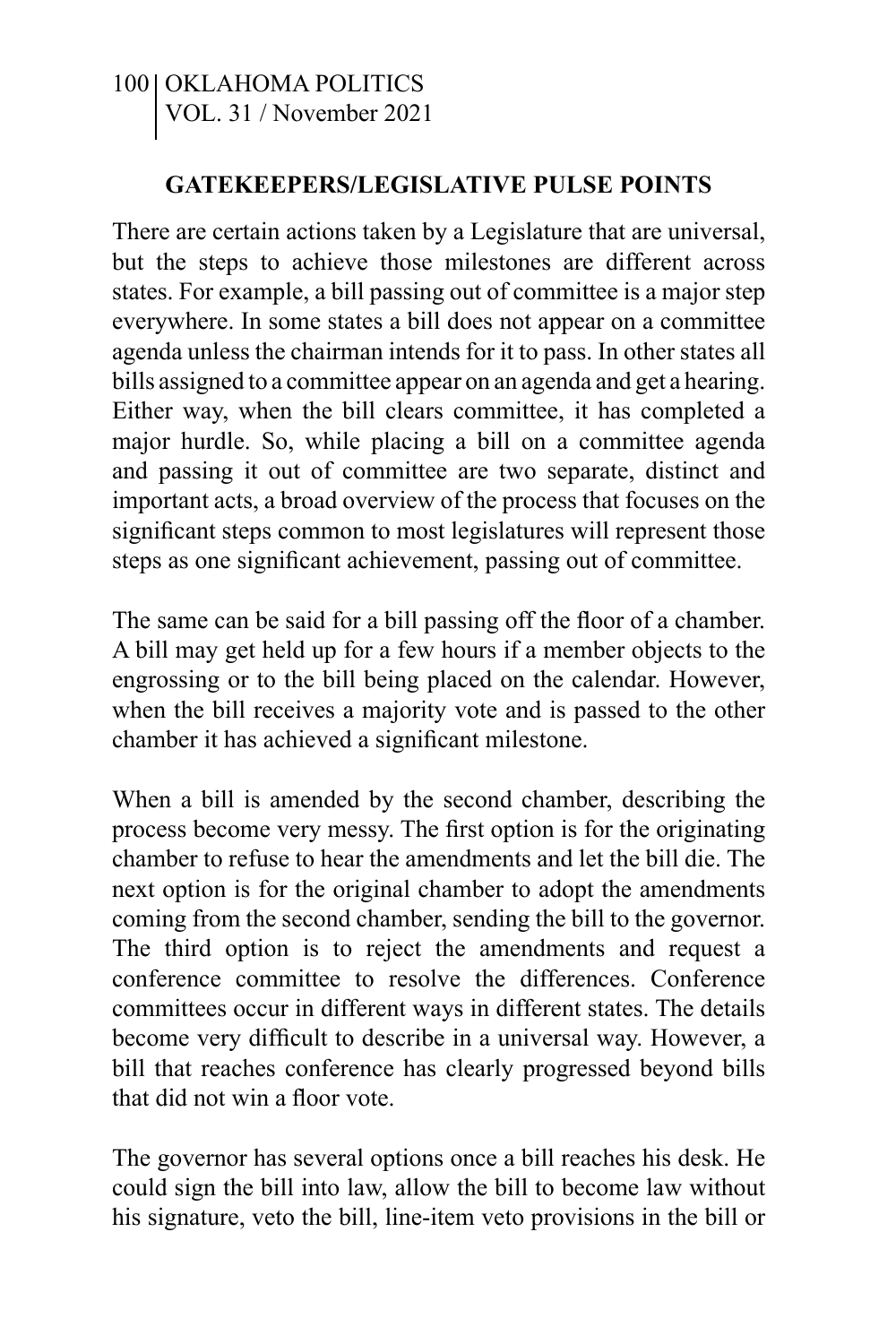## Farmer 101 DEFINING AND MEASURING

pocket veto the bill. If the governor vetoes the bill or issues a lineitem veto, the Legislature has the option of overriding that choice. What is important here is that the governor is a key gatekeeper who makes a decision that affects the success of the bill.

#### **THE RUBRIC**

A common vernacular is missing from the discussion of policy enactment, largely because each state has different traditions and subtleties within their legislative processes. This has driven the conversation toward three default categories: not considered, considered, and enacted. To better understand and communicate the progress of a policy within and across states, a standardized set of categories is needed. These categories will be an ordinal scale available to scholars and other observers to measure progress and compare it across states.

The purpose of this project is to define those categories. The categories described below are broad enough to apply to all 49 bicameral states, yet they capture the key actions within the legislative process. They do not capture the use of initiative petition. A future project should consider how to apply the rubric to non-legislative forms of policy making.

Not only is defining the categories a challenge, but naming them is equally difficult. Names imply connotations that affect thinking. Because there is no standardized vernacular, observers frequently describe the status of a bill using two conventions: the most recent action taken and who has possession of the bill. For example, we might say a bill "passed committee and is on the floor calendar." So, is a good label "passed committee" or is a better label "on the floor"? While they are clearly distinct steps in the processing of a bill, in the larger scheme of things, they both indicate the same approximate location in the process.

With these issues in mind, the following ordinal categories are proposed. These categories indicate who has possession of the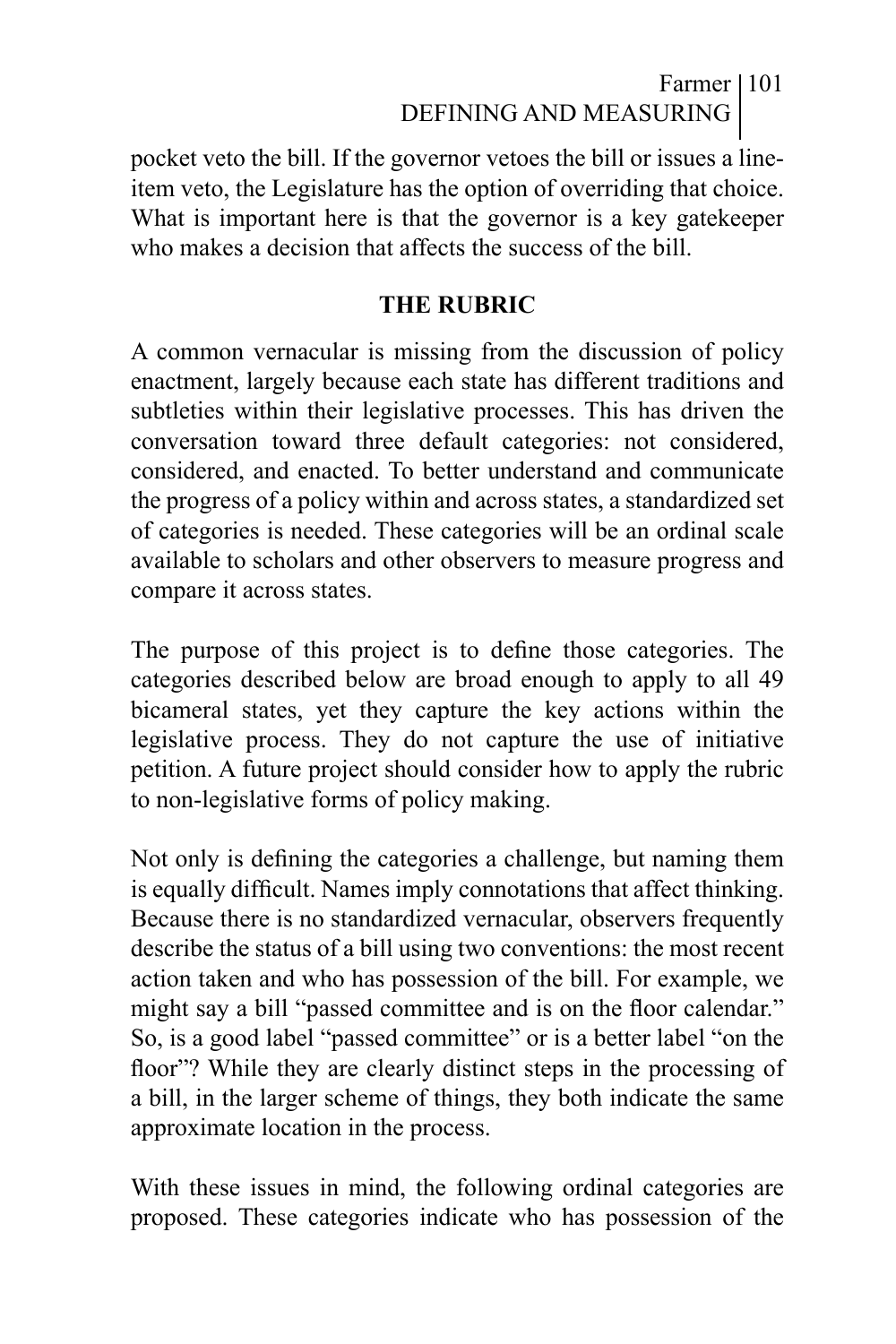bill, which implies what the last action was and what next action is needed. For example, if a bill's status is that it is On FC (First Chamber) Floor, that implies it passed committee in the first chamber and has not passed a floor vote. Referring to the status of a bill by who currently has possession of it is in keeping with the commonly used phrases "it died in committee" or "it died in the Senate<sup>"</sup>

No Legislation  $(0)$  – In the discussion of the diffusion of ideas across states, this is a commonly understood category. It contains those states where no bill was introduced into either chamber of the Legislature.

In FC Committee  $(1)$  – This broad category combines several distinct actions within a legislative body. In many cases this involved first reading, second reading and assigning a bill to committee. However, some states do not conduct second reading at this stage. Some states assign bills to more than one committee. The assignments may be concurrent or sequential. For example, a bill may get assigned to a policy committee. Once it passes the policy committee it may be assigned to a budget committee. Whatever the local process, with few exceptions, when a bill is introduced into the originating chamber it is assigned to committee.

For simplicity, "FC" is used to abbreviate the term "first chamber." The term "first chamber" is more common language and easier for the lay observer to follow than the term "originating chamber."

This In FC Committee refers to a bill in possession of any committee in the first chamber, other than a floor scheduling committee. Bills that clear the committee process and are awaiting scheduling on the floor are considered to be in the next category. For example, if after passing through a substantive committee a bill must pass through the Rules Committee before being heard on the floor, that bill will be scored as in the next category.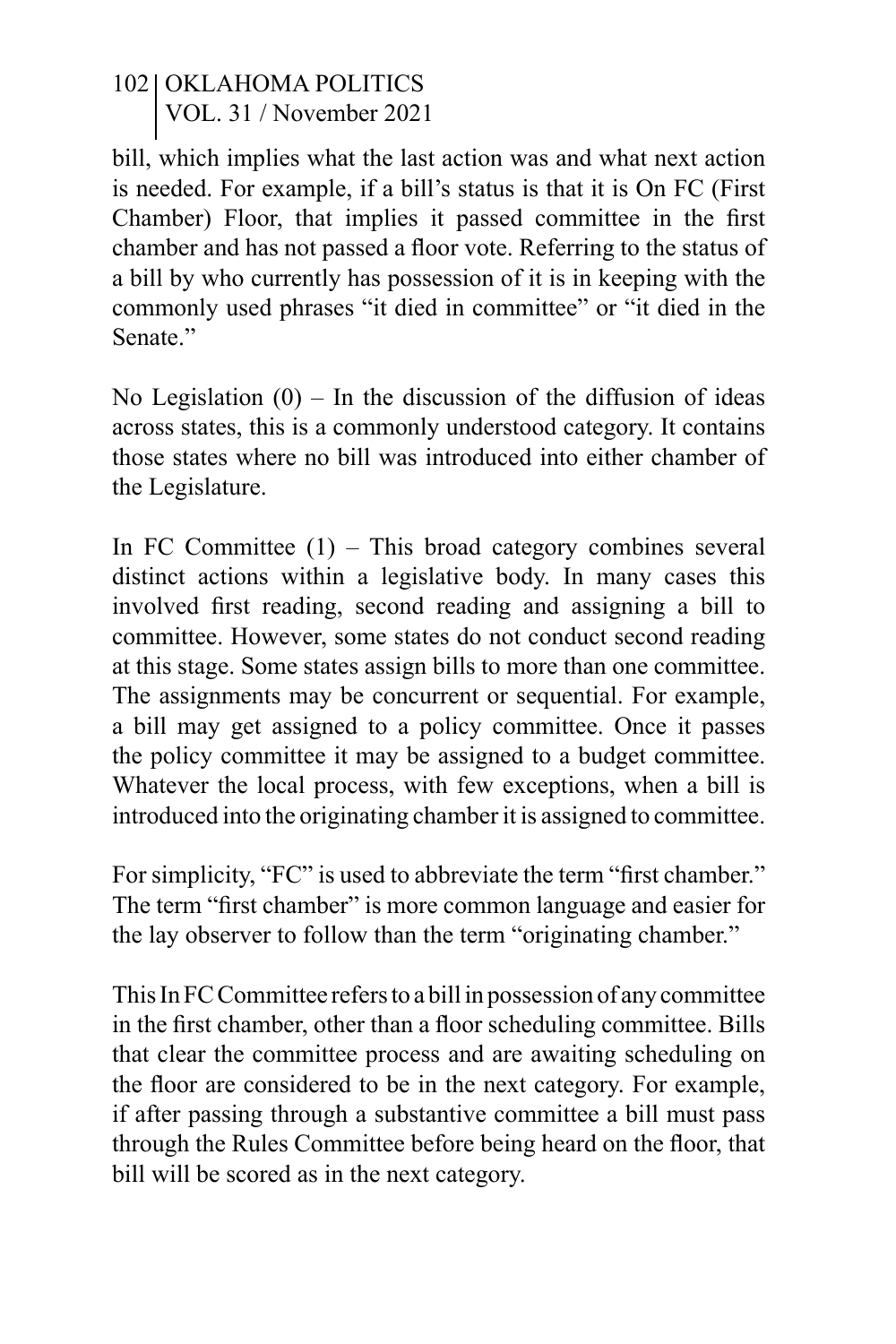### Farmer 103 DEFINING AND MEASURING

On FC Floor (2) – This broad category encompasses everything that happens from when a bill is available to be scheduled for a hearing on the first chamber's floor until it receives a favorable vote and is transmitted to the second chamber. This includes bills that were assigned direct to calendar, skipping the committee process. It includes bills withdrawn from committee and brought to the floor. This category includes bills that are tangled in a procedural motion and delayed or prevented being transmitted to the second chamber.

Occasionally the legislative process can take some twist and turns that complicate classification of a bill's progress. For example, if a bill is reassigned to a committee it would regress back to In FC Committee. This is a rare occurrence in most legislatures. Also, if a bill was introduced but never assigned to a committee it would be in this On FC Floor category. It is impossible to tell from the published records if the leadership intended to bring the bill directly to the floor for a vote or if they intended to kill the bill by withholding it from the committee process. So, does such a bill belong in a category that is pre-In FC Committee or does it belong in On FC Floor? Because we cannot determine intent it is placed in On FC Floor. Neither of these instances or the many other unusual twists occur often enough to introduce significant error into the coding scheme. If thousands of bills are introduced and something odd happens a handful of times, it is of little statistical concern.

In SC Committee (3) – When a bill is transmitted from the first chamber to the second chamber it basically starts the process over. This category is identical to In FC Committee except that the second chamber is now in control of the bill.

On SC Floor (4) – Any bill available for scheduling to the second chamber's floor will be in this category. This includes bills clearing the committee process, bills assigned direct to calendar, bills withdrawn from committee, etc. It also includes procedural motions on the floor that might delay a bills transmittal. Once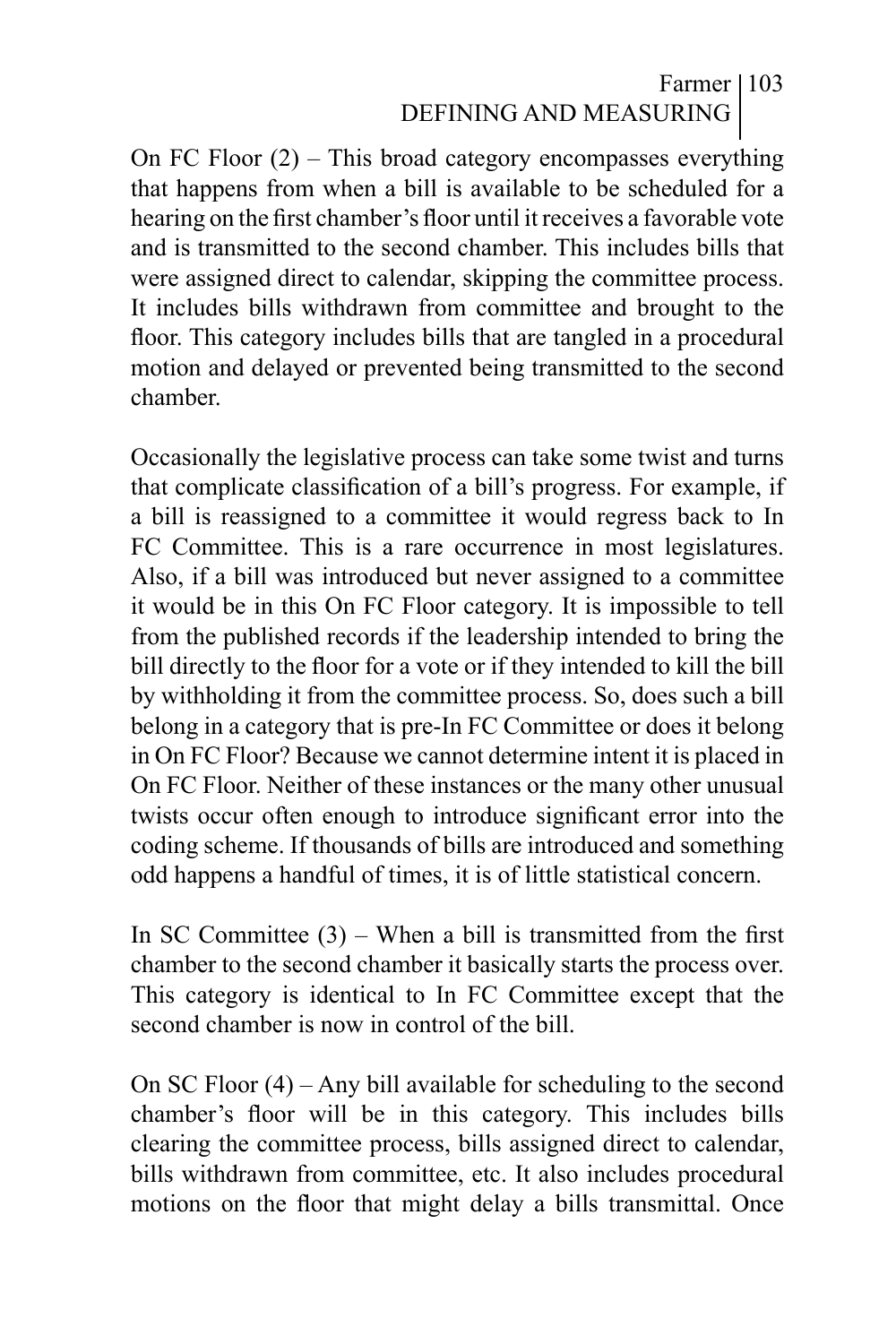the bill receives a favorable vote on the floor and is transmitted it moves to the appropriate next category. Which category is next depends on the actions taken by the second chamber.

Resolving Amendments (5) – This broad category includes all bills that were amended by the second chamber and now need those amendments resolved by the first chamber. If a bill is transmitted from the second chamber to the first chamber with amendments the first chamber may accept those amendments, reject the amendments and ask for conference, or just kill the bill. In all of those circumstances this bill is designated in the Resolving Amendments category until it is transmitted to the governor for signature.

At this stage the legislative process becomes difficult to describe. Each state has different procedures. The path of a bill can take a lot of twists and turns. In a broad overview of the process, it does not make sense to subdivide this category especially if the categories are to apply across multiple states. Besides, to most observers the important point is that the bill received a favorable vote in both chambers but did not make it to the governor's desk.

On Governor's Desk (6) – Once a bill is approved by the Legislature and is transmitted to the governor for his action it is in this category. Bills that passed the second chamber with no amendments skip the previous category and go directly to this category. Bills where acceptable amendments were approved by both chambers arrive at this destination.

Across the states the governor has five optional actions: sign the bill into law, allow the bill to become law without his signature, line-item veto sections of the bill, veto the bill and pocket veto. If he signs the bill or allows it to become law without his signature it moves to the final category. If the governor pocket vetoes the bill it remains in this category.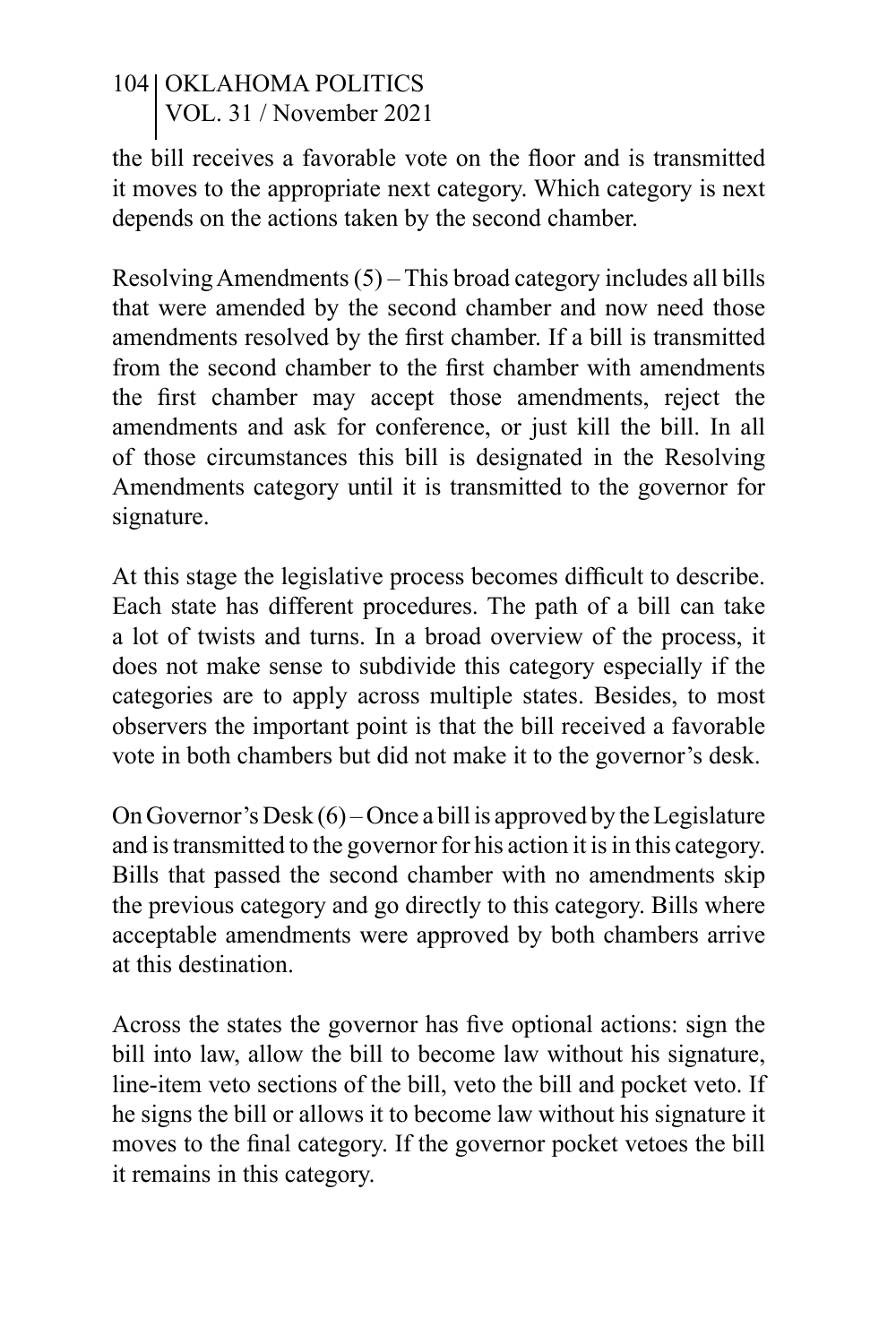## Farmer 105 DEFINING AND MEASURING

Things become more complicated if the governor line-item vetoes a bill or vetoes it. If the governor line-item vetoes a bill it should be coded based on the specific provision being studied. If those provisions become law then based on that success it should be assigned to final category. If the provisions of interest were the ones vetoed then the bill should remain in this category. If the bill is vetoed it should remain in this category.

Of course, the actual process is for a vetoed bill to be returned to the chamber of origin. That chamber may attempt an override. If successful the bill is transmitted to the second chamber for an override. If both are successful the bill moves to the final category. However, these occurrences are relatively rare (a few bills out of thousands per year) and they add very little distinction to the concept that a bill made it to the governor's desk but did not become law. So, for those reasons vetoed bills remain in this category until they receive final approval.

Enacted  $(7)$  – This category includes all bills that complete the process and are enacted into law. Once the governor signs the bill or it becomes law without his signature it belongs in this category. Bills that have a successful veto override move to this category.

These categories are specific enough for scholars to use them as ordinal categories in the study of policy enactment. They capture the conversation that occurs among legislators and policy advocates. They also are straight forward enough for casual observers to understand, remember and communicate. Adopting these categories will help us all better communicate the status of a bill in the legislative process.

#### **BILL HISTORIES**

The progress of a bill can be traced in most states through a published bill history. Bill histories are generally available on a legislature's website. They are published in a lot of different formats and they use different terminologies. They usually contain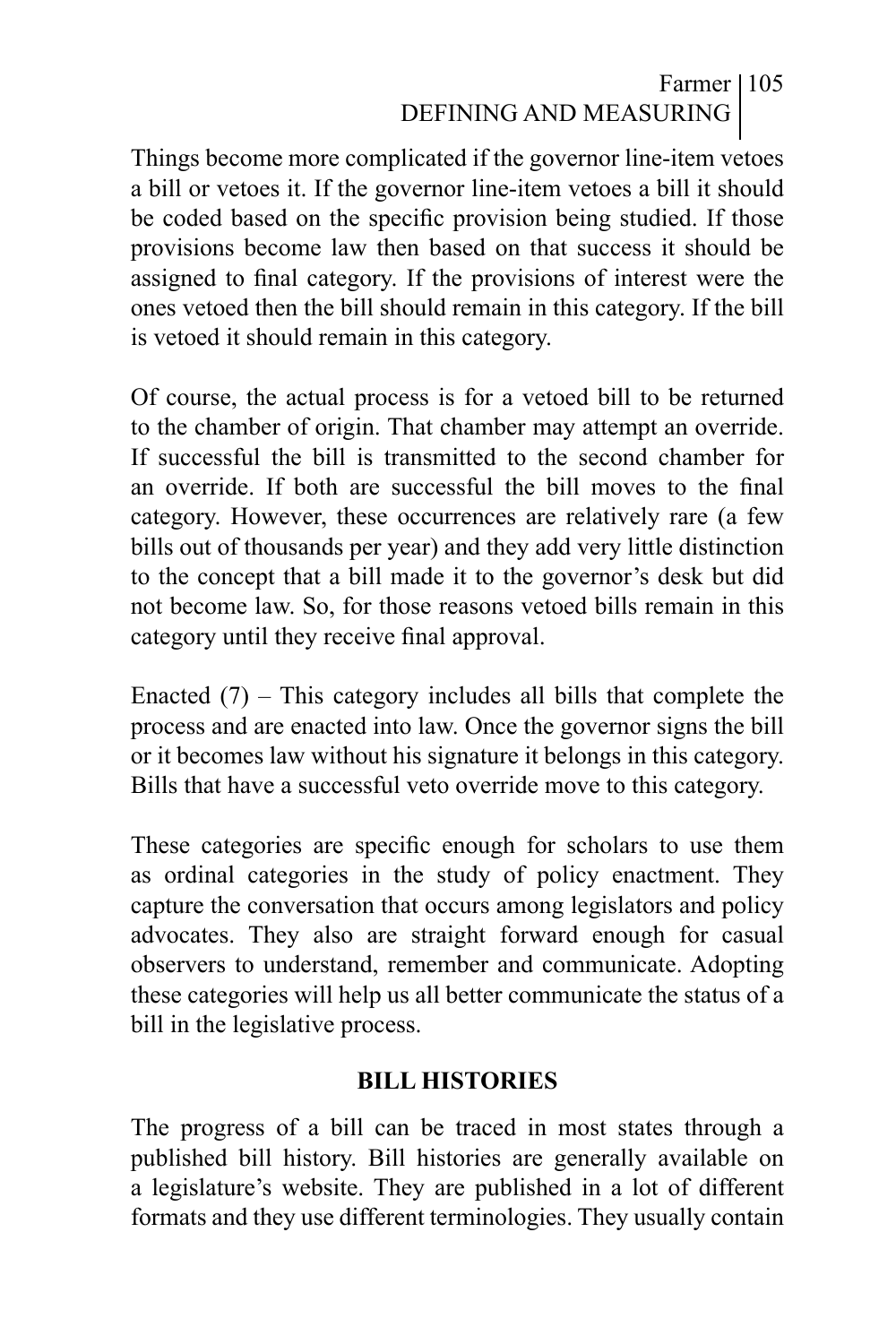all of the actions taken on a bill and the date of the action. In many cases these include administrative processes (such as the presiding officer signing the bill for transmittal) and formal votes. Using these published histories, the rubric can be applied to identify a bill's status for researchers and communicators.

### **CODING THE RUBRIC ACROSS 8 STATES**

From the official legislative websites of Oklahoma and the seven surrounding states (TX, NM, CO, KS, MO, AR, LA), bill histories were captured and analyzed. Specific bills were selected for no reason other than the fact that they had extensive bill histories available for analysis. The full published bill history for each is linked in this note.<sup>1</sup> These histories illustrate the different ways states handle bill processing and the different ways a bill's progress is reported.

<sup>1</sup> http://oklegislature.gov/BillInfo.aspx?Bill=HB1775 https://capitol.texas.gov/BillLookup/History.aspx?LegSess=87R&Bill=SB43 https://legiscan.com/NM/bill/HB250/2021 https://leg.colorado.gov/bills/sb19-085 http://www.kslegislature.org/li/b2021\_22/measures/sb29/ https://house.mo.gov/Bill.aspx?bill=HB430&year=2021&code=R https://www.arkleg.state.ar.us/Bills/Detail?id=SB289&ddBienniumSession=2021%2F2021R https://legis.la.gov/legis/BillInfo.aspx?i=240779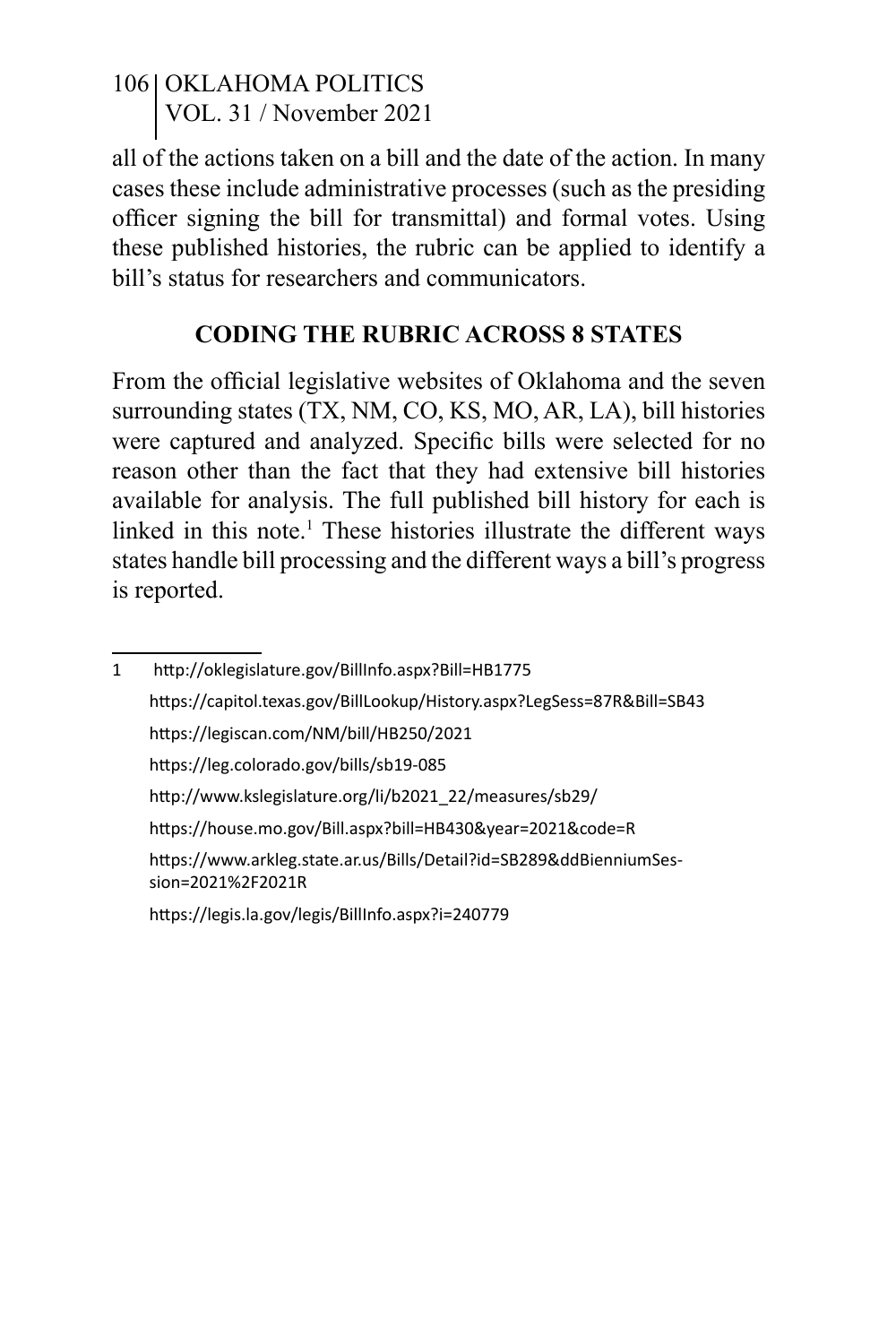## Farmer 107 DEFINING AND MEASURING

In most cases published histories available on the state's official website are considered unofficial histories. The official legislative records are kept in the *Journal* of each legislative body. The website versions are used to develop Table 1 because they are easily accessible. It is possible that using unofficial records could introduce a small amount of coding error.

Table 1 includes the total number of entries in the published bill history of each selected bill. Totals range from 10 to 57. In NM only high-level actions are reported. In Missouri and Texas a lot more minutia is included. The table also shows where available the number of entries in the official legislative *Journal.* These are indicated in the published history by a reference to a page number in the *Journal.* NM's page numbers were not reported. Assuming each website entry correspond to a *Journal* entry, they range from 10 *Journal* entries in New Mexico to 38 in Missouri and Texas. These numbers indicate the difficulty in standardizing the discussion across states. In their published reports states make available a wide variety of descriptions and use a variety of terms to describe a bills progress.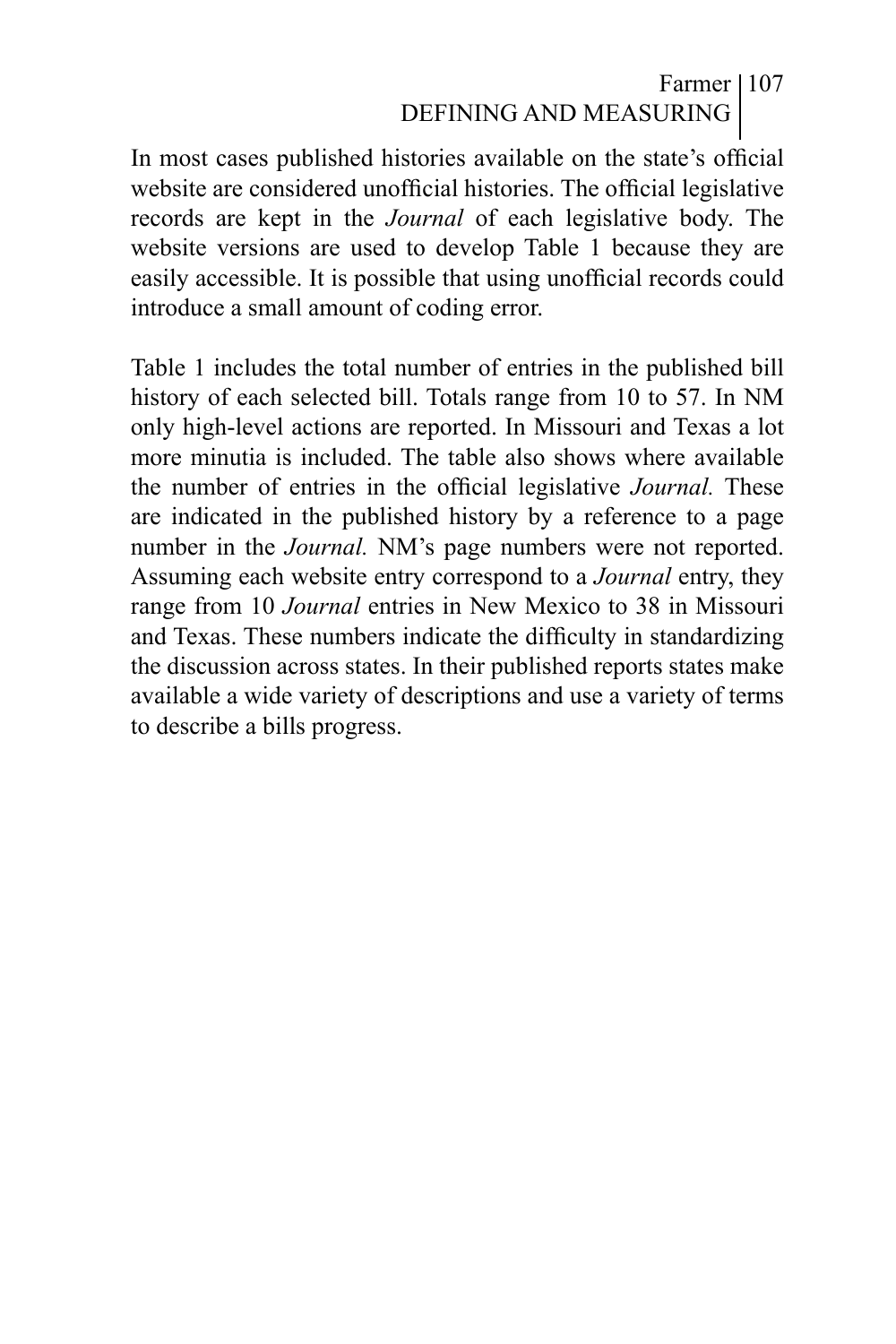#### Table 1: Examples of Key Actions Taken within Each Rubric Category in Oklahoma and the Seven Surrounding States

|                                                  | OK-HB 1775                                                                                                 | TX-HB 113                                                                                                                             | <b>NM-HB 250</b>                                       | CO-SB 19-085                                                                                                 |  |
|--------------------------------------------------|------------------------------------------------------------------------------------------------------------|---------------------------------------------------------------------------------------------------------------------------------------|--------------------------------------------------------|--------------------------------------------------------------------------------------------------------------|--|
| Total # of Actions<br>Published                  | 49                                                                                                         | 54                                                                                                                                    | 10                                                     | 21                                                                                                           |  |
| Total # of Actions<br>Recorded in the<br>Journal | 27                                                                                                         | 38                                                                                                                                    | Not Reported                                           | Not Reported                                                                                                 |  |
| In FC Comm                                       | 2 <sup>nd</sup> Reading,<br>Referred to Com-<br>mon Ed                                                     | Read First Time.<br>Referred to Natural<br>Resources                                                                                  | Sent to HHHC/<br>HSEIC,<br>HHHC Reported<br>Do Pass    | Assigned to<br>Judiciary,<br>Judiciary Refer<br>Amended to<br>Appropriations                                 |  |
| On FC Floor                                      | $1st$ Reading<br>CR Do Pass.<br>General Order,<br>3 <sup>rd</sup> Reading,<br>Passed                       | Filed<br>Reported Favor-<br>ably, Placed on<br>Intent Calendar,<br>Read 2 <sup>nd</sup> Time,<br>Read 3 <sup>rd</sup> Time.<br>Passed | <b>HSEIC Reported</b><br>Do Pass w Sub,<br>Floor Amnd, | Appropriations<br>Refer Unamended<br>to Senate.<br>2 <sup>nd</sup> Reading                                   |  |
| In SC Comm                                       | 2 <sup>nd</sup> Reading,<br>Referred to Ed                                                                 | Read First Time.<br>Referred to<br>Pensions                                                                                           | Sent to SHPAC                                          | House - Assigned<br>to Business.<br><b>Business Refer</b><br>Amended to<br>Appropriations                    |  |
| On SC Floor                                      | Engrossed to<br>Senate,<br>$1^{\underline{\text{st}}}$ Reading<br>CR Filed.<br>General Order,<br>Floor Sub | Reported En-<br>grossed<br>Reported Favor-<br>ably,<br>Read 2 <sup>nd</sup> Time,<br>Amended,<br>Read 3 <sup>rd</sup> Time            | Passed House<br>Reported Do Pass                       | 3 <sup>rd</sup> Reading Passed,<br>Appropriations<br>Refer Unamended<br>to House.<br>2 <sup>nd</sup> Reading |  |
| Res Amend                                        | Passed,<br>Engrossed to<br>House,<br>SAs Received,<br>SAs Adopted,<br>H 4 <sup>th</sup> Reading,<br>Passed | Passed.<br>HAs laid before<br>Senate.<br>Read.<br><b>Senate Concurs</b>                                                               | Passed Senate,<br>Floor Amendment                      | 3 <sup>rd</sup> Reading Passed,<br>Senate Result to<br>Concur, Signed by<br>President,<br>Signed by Speaker  |  |
| On Gov Desk                                      | Sent to Gov                                                                                                | Sent to Gov                                                                                                                           | House Concurred                                        | Sent to Gov                                                                                                  |  |
| Enacted                                          | Approved by Gov                                                                                            | Signed by Gov                                                                                                                         | Signed by Gov                                          | Gov Signed                                                                                                   |  |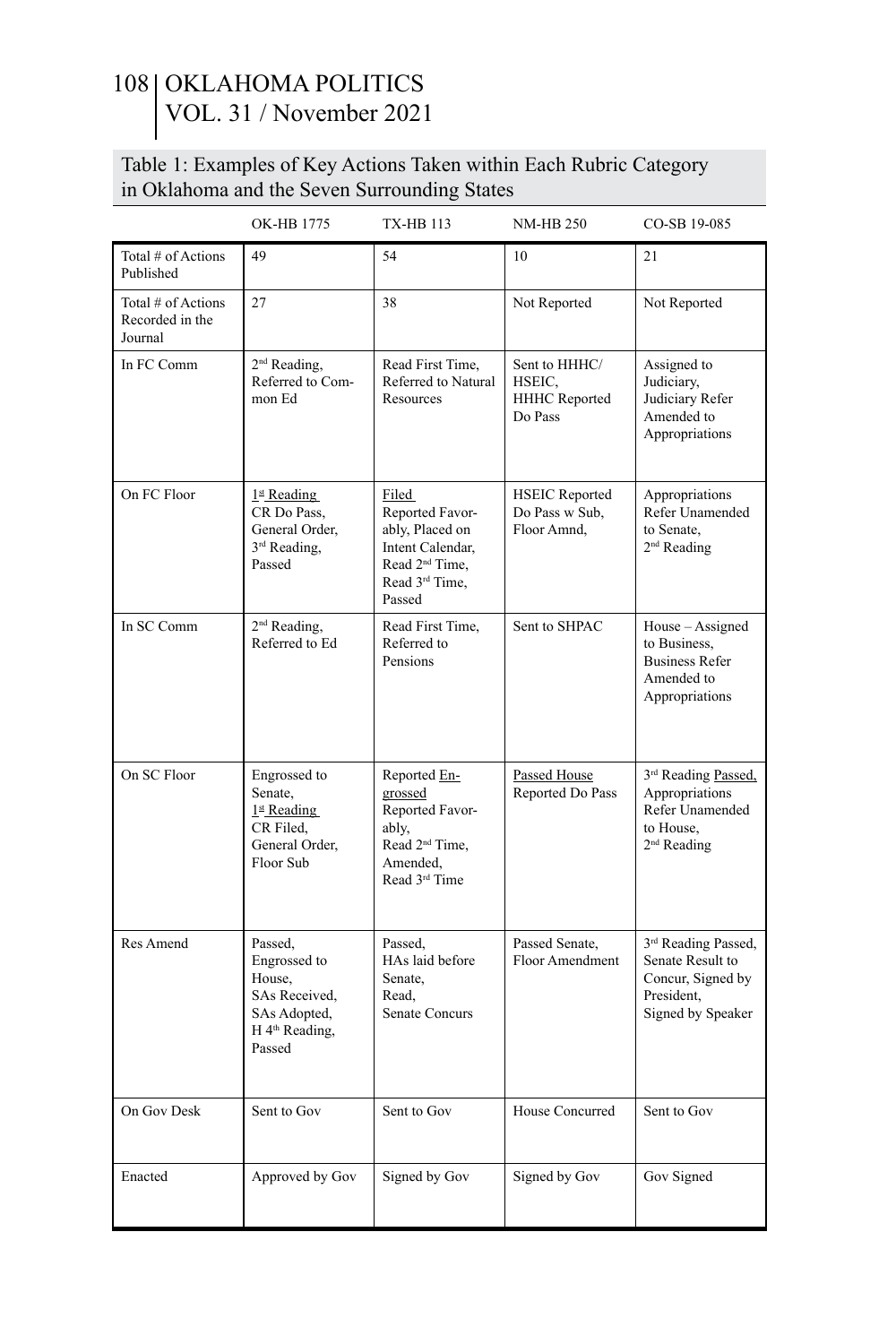# Farmer 109 DEFINING AND MEASURING

Table 1: (cont.)

|                                                  | <b>KS-SB 29</b>                                                                                                                                                   | MO-HB 430                                                                                                                                             | AR-SB 289                                                                                                                                    | LA-HB <sub>3</sub>                                                                                                                         |  |
|--------------------------------------------------|-------------------------------------------------------------------------------------------------------------------------------------------------------------------|-------------------------------------------------------------------------------------------------------------------------------------------------------|----------------------------------------------------------------------------------------------------------------------------------------------|--------------------------------------------------------------------------------------------------------------------------------------------|--|
| Total # of Actions<br>Published                  | 29                                                                                                                                                                | 57                                                                                                                                                    | 28                                                                                                                                           | 26                                                                                                                                         |  |
| Total # of Actions<br>Recorded in the<br>Journal | 19                                                                                                                                                                | 38                                                                                                                                                    | Not Reported                                                                                                                                 | 23                                                                                                                                         |  |
| In FC Comm                                       | Referred to Insur-<br>ance.<br>Hearing                                                                                                                            | Read Second Time,<br>Referred: Children<br>and Families,<br>Reported Do Pass,<br>Referred: Rules,<br>Reported Do Pass,<br>Referred: Fiscal            | Read Second Time,<br>Referred to Public<br>Health                                                                                            | Ready by Title,<br>Referred to Ways<br>and Means                                                                                           |  |
| On FC Floor                                      | Introduced<br>Committee Report,<br>Committee of the<br>Whole                                                                                                      | Prefiled,<br>Read First Time,<br>Reported Do Pass,<br>Third Reading and<br>Passed                                                                     | Filed,<br>Read First Time.<br>Recommendation<br>Do Pass.<br>Read Third Time,<br>Passed                                                       | Read by Title<br>Reported with<br>Amendments,<br>Read Third Time,<br><b>Finally Passed</b>                                                 |  |
| In SC Comm                                       | Referred to Insur-<br>ance,<br>Hearing                                                                                                                            | Second Read and<br>referred: Ways and<br>Means,<br>Reported Do Pass,<br>Referred to Gov<br>Accountability<br>(Re-)referred to<br>Gov Accountability   | Read Second Time.<br>Referred to Public<br>Health.<br>Amendment<br>Adopted                                                                   | Read Second Time.<br>Referred to<br>Revenue and Fiscal<br>Affairs,<br>Reported Favor-<br>ably,<br>Recommitted to<br>Finance                |  |
| On SC Floor                                      | <b>Emergency Final</b><br>Action - Passed.<br>Received and<br>Introduced<br>Committee Report,<br>Committee of the<br>Whole                                        | Reported to Senate<br>and First Read<br>Reported Do Pass,<br>Third Reading,<br>Senate Substitute.<br>Reported Do Pass,<br>Third Reading and<br>Passed | Transmitted,<br><b>Read First Time</b><br>Returned Do Pass,<br>Read Third Time,<br>Passed.<br>Enrolled and<br>Ordered Delivered<br>to Senate | Ordered to the<br>Senate.<br><b>Read First Time</b><br>Reported Favor-<br>ably,<br>Senate Floor<br>Amendments<br>Adopted,<br>Read by Title |  |
| Res Amend                                        | <b>Emergency Final</b><br>Action - Passed as<br>Amended.<br>Nonconcurred,<br>Motion to Accede,<br>Agree to Disagree,<br>Conference<br>Committee Report<br>Adopted | Reported to the<br>House.<br>Referred: Fiscal.<br>Reported Do Pass,<br>SS Adopted,<br>Finally Passed,<br>Signed by Speaker,<br>Signed by Pro Tem      | Returned to Senate<br>as Amended.<br>Re-referred to<br>Public Health,<br>Returned Do Pass.<br>Read Third Time<br>and Passed                  | Passed,<br>Read by Title,<br>Senate Amend-<br>ments Concurred                                                                              |  |
| On Gov Desk                                      | Enrolled and Pre-<br>sented to the Gov,<br>Vetoed by Gov                                                                                                          | Delivered to Gov                                                                                                                                      | Delivered to Gov                                                                                                                             | Sent to Gov                                                                                                                                |  |
| Enacted                                          |                                                                                                                                                                   | Approved by Gov,<br>Delivered to Sec<br>of State                                                                                                      | Notification that<br>SB289 is now Act<br>462                                                                                                 | Signed by Gov                                                                                                                              |  |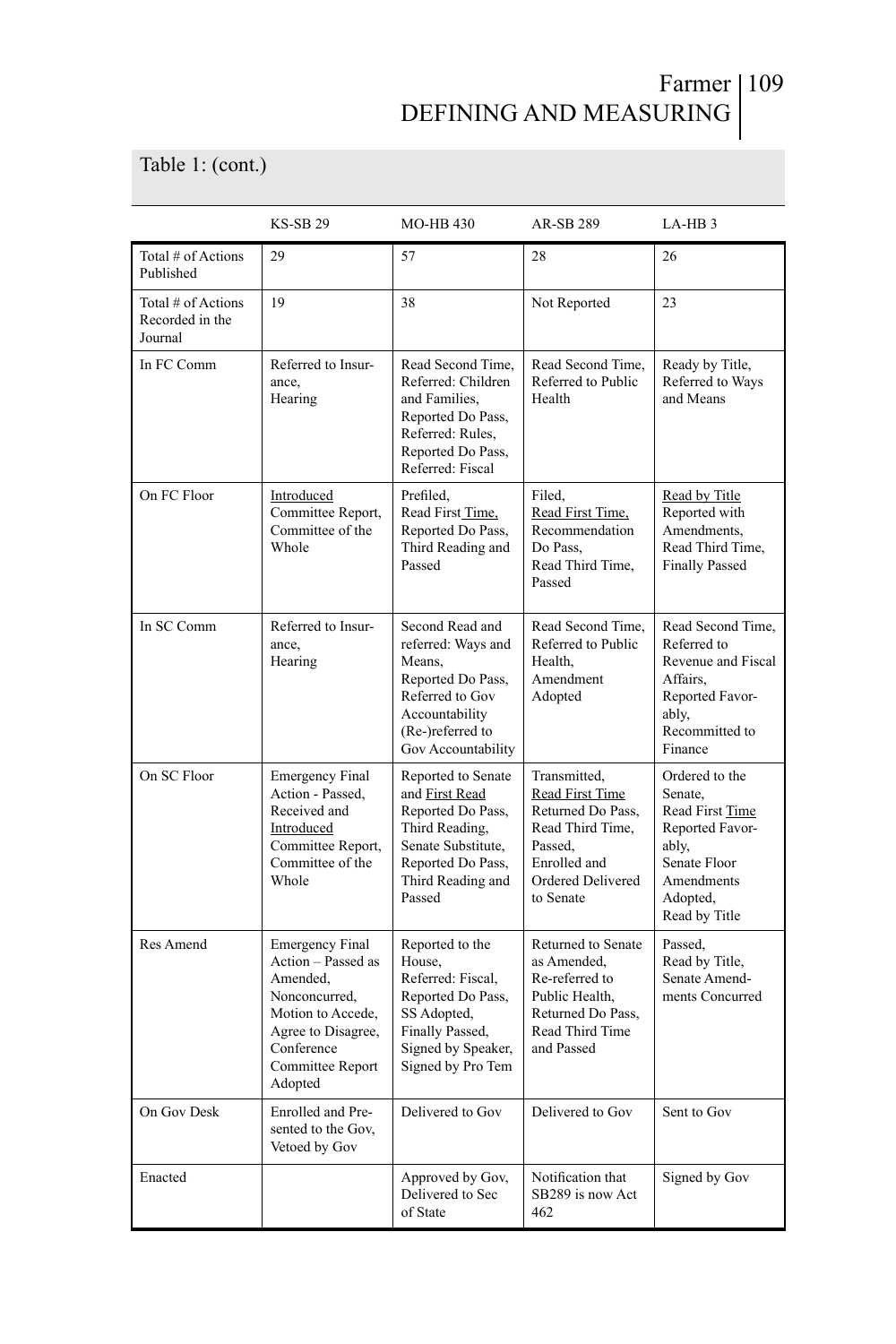The remainder of Table 1 demonstrates the process of collapsing this variety of terminology into the seven ordinal categories of activity proposed in this project. Space here does not permit the publication of each bill's full history. The table shows a few key phrases taken from each state's web publication. The language is identical or very close to the wording used on the state's website. For example, the bill history of a successful bill in Oklahoma ends with "Approved by Governor," in Texas bill histories end with "Signed by the Governor." Using the state's actual language is intended to capture the differences in terminology and yet demonstrate that the meaning can be standardized into the eight categories.

The list of entries in each cell is how that particular state describes the actions taken that should be coded within each rubric category. For example, referring a bill to committee is an action that should be coded as In FC Committee or In SC Committee. Actions like SAs Adopted should be coded as Resolving Amendments.

Keep in mind the coding categories are broad and may stretch beyond the obvious for reasons explained in the rubric above. For example, referring a bill to committee occurs on the chamber floor, but the act places the bill in the In FC Committee or In SC Committee category. Typically, the first action listed in a cell is the last action taken by the previous body. This is because taking that action triggers change of possession and coding into the next category.

Coders must always keep in mind this is a coding rubric, not a sequential description of the legislative process. Across the states, the number of bills getting a floor vote without going to committee is miniscule. However, because the intent of the legislative leadership cannot be inferred from published bill histories it is necessary to assume that bills not assigned to committee are available to be heard on the chamber floor. This creates an odd situation where bills actually begin life in the  $3<sup>rd</sup>$  category, On FC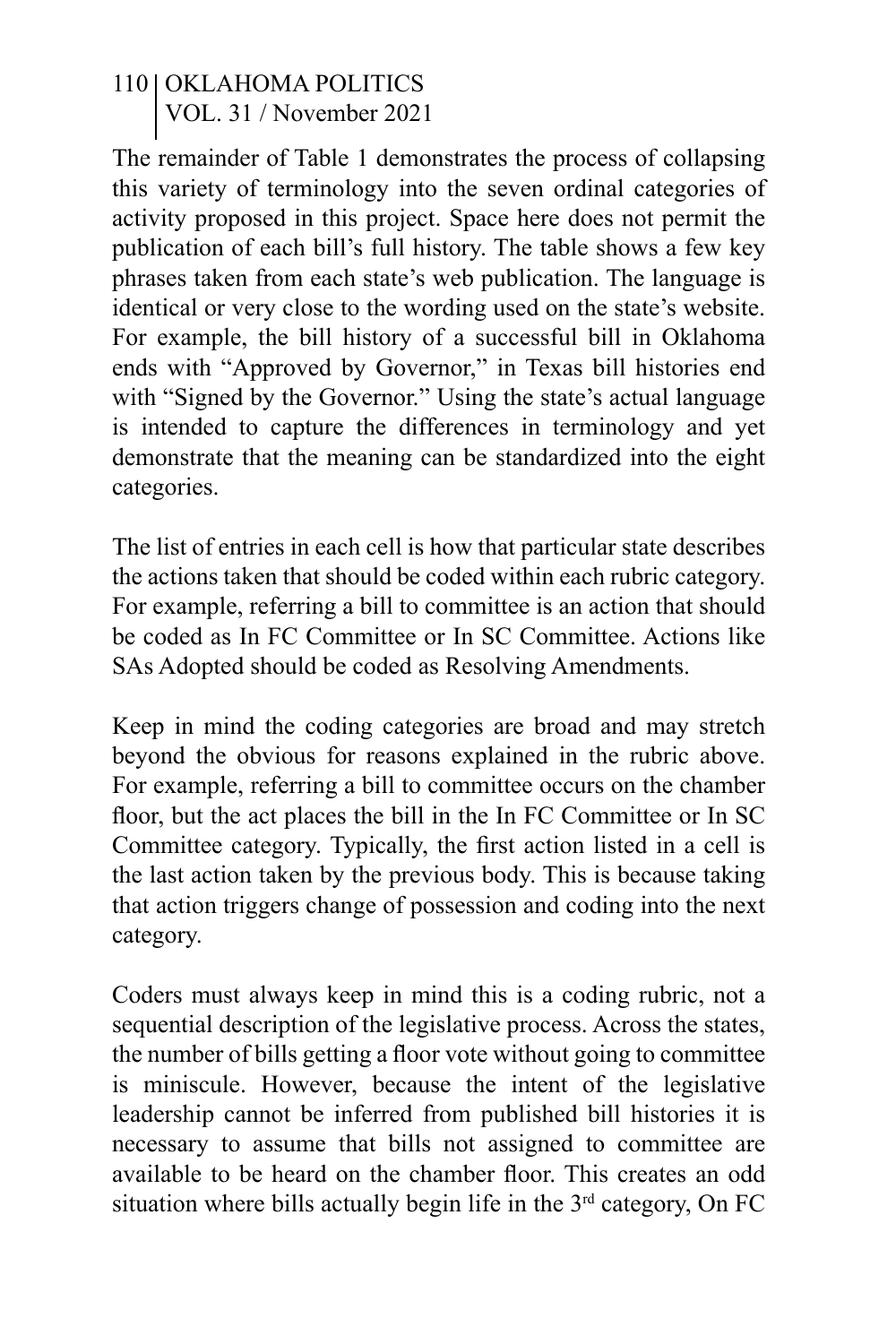# Farmer 111 DEFINING AND MEASURING

Floor, and almost immediately regress to the  $2<sup>nd</sup>$  category, In FC Committee. The same applies when bills cross the rotunda to the second chamber. To illustrate this in Table 1 the On FC Floor and On SC Floor categories are divided into pre-committee and postcommittee language. All of which is coded as on the floor.

Researchers are generally coding bills final status after the legislative session has ended. In that case a researcher will find very few bills that were introduced but never referred to committee. As such, very little error will be created by coding such bills as on the floor. Legislators, advocates and other observers will never be precise in their usage of the rubric, so they will adjust their description of a bills status as appropriate to their circumstances.

Table 1 illustrates that coding legislative actions in various states into a single set of categories can be successful even though states use different processes and terminologies. It also demonstrates the challenges of coding who has possession of a bill rather than who took the last action. Not every choice is intuitive, but a well thought out rubric will provide researchers a valuable tool. And, a well thought out rubric will capture the common conversation that occurs between legislators, advocates and observers.

#### **CODING OKLAHOMA SUMMARY STATISTICS**

In addition to coding individual bills the rubric is useful for coding full legislative sessions. Of course, this gives rise to a different type of variable and a different analysis.

Table 2 provides an example taken from summary statistics of the 2021 Oklahoma House of Representatives' actions. Oklahoma's Legislative Service Bureau operates a software package known as Bill Tracking Online. Many aspects of the software are available through the legislative websites. However, a more robust version is used internally at the Legislature. Reports containing summary statistics are available through the desktop version of BT Online. These are also unofficial statistics and a handful of actions are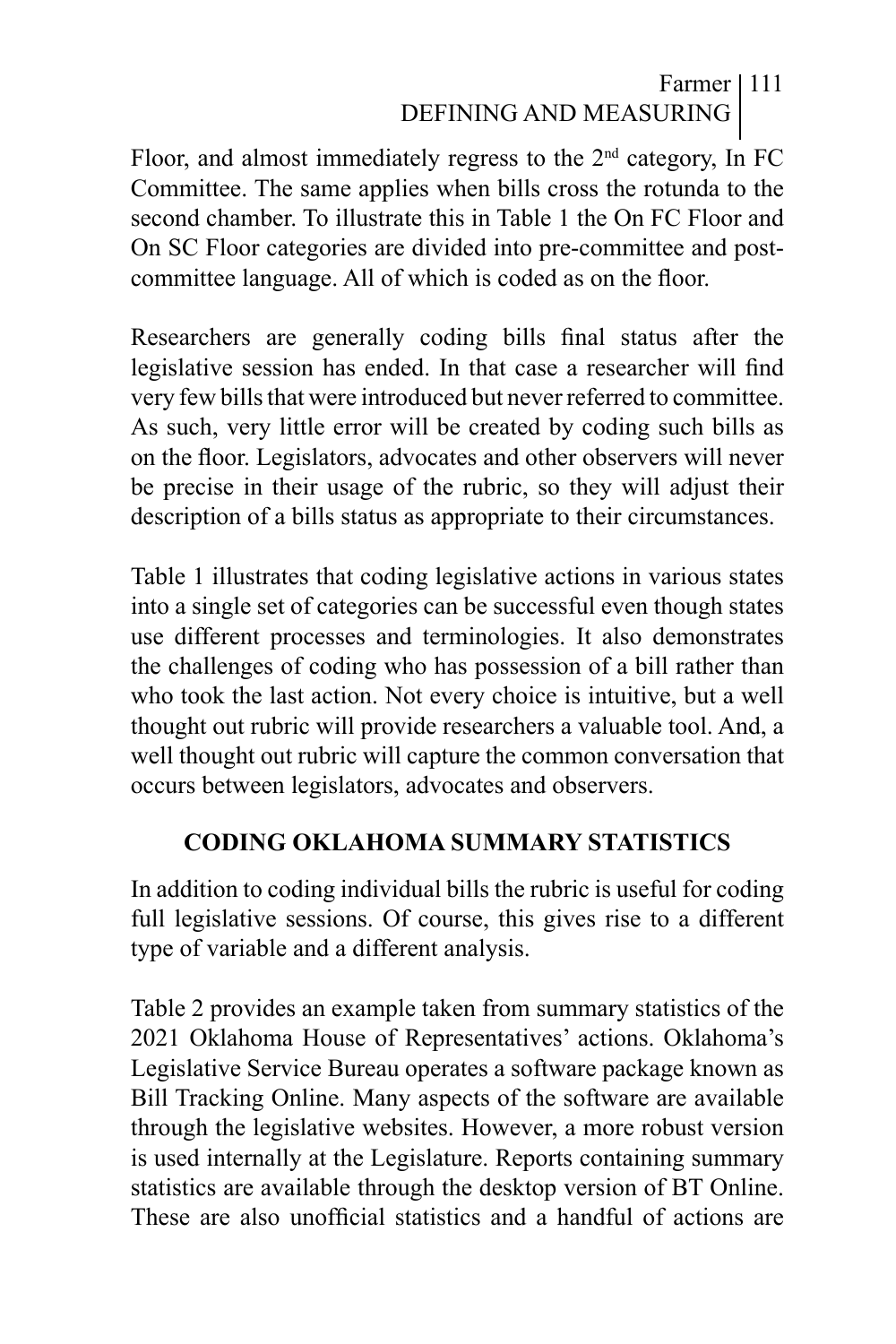reported in more than one category. As a result the percentage columns do not always add to 100. The overall error is minimal.

|                             | <b>House</b>   | % of int Rubric |                     |  |
|-----------------------------|----------------|-----------------|---------------------|--|
| Introduced                  | 2022           | 100.0           |                     |  |
| <b>House Committees</b>     | 1465           | 72.4            | In FC Comm          |  |
| <b>Senate Committees</b>    | 91             | 4.5             | In SC Comm          |  |
| Senate Calendar             | 43             | 2.1             | On SC <sub>FL</sub> |  |
| House Calendar              | 100            | 4.9             | On FC FL            |  |
| In Conference               | $\theta$       |                 | Res Amd             |  |
| In GCCA                     | 3              | 0.1             | Res Amd             |  |
| Referred for Engrossment    | $\overline{4}$ | 0.2             | On FC FL            |  |
| Referred for Enrollment     | $\theta$       |                 | On Gov Desk         |  |
| Measures Failed             | 13             | 0.6             | On FC FL            |  |
| Stricken from Calendar      | $\overline{0}$ |                 | On FC FL            |  |
| Died in Conference          | $\overline{4}$ | 0.2             | Res Amd             |  |
| Died in GCCA                | $\theta$       |                 | Res Amd             |  |
| Sent to Governor            | $\theta$       |                 | On Gov Desk         |  |
| Approved By Governor        | 289            | 14.3            | Enacted             |  |
| Became Law w/o Signature    | 1              |                 | Enacted             |  |
| Vetoed                      | 8              | 0.4             | On Gov Desk         |  |
| Veto Overridden             | $\theta$       |                 | Enacted             |  |
| Line Item Vetoed            | $\theta$       |                 | On Gov Desk         |  |
| Pocket Veto                 | 1              | 0.0             | On Gov Desk         |  |
| Filed w/ Secretary of State | $\theta$       |                 | Enacted             |  |

Table 2: Final Status of 2021 Oklahoma House Bills

The list of all summarized final actions is in the first column of Table 2. The second column identifies the number of House Bills ending the session in that condition. The third column is the percentage of the whole remaining in that status. The final column indicates how that status is coded in the legislative progress rubric.

This table indicates a few interesting sides notes. For example,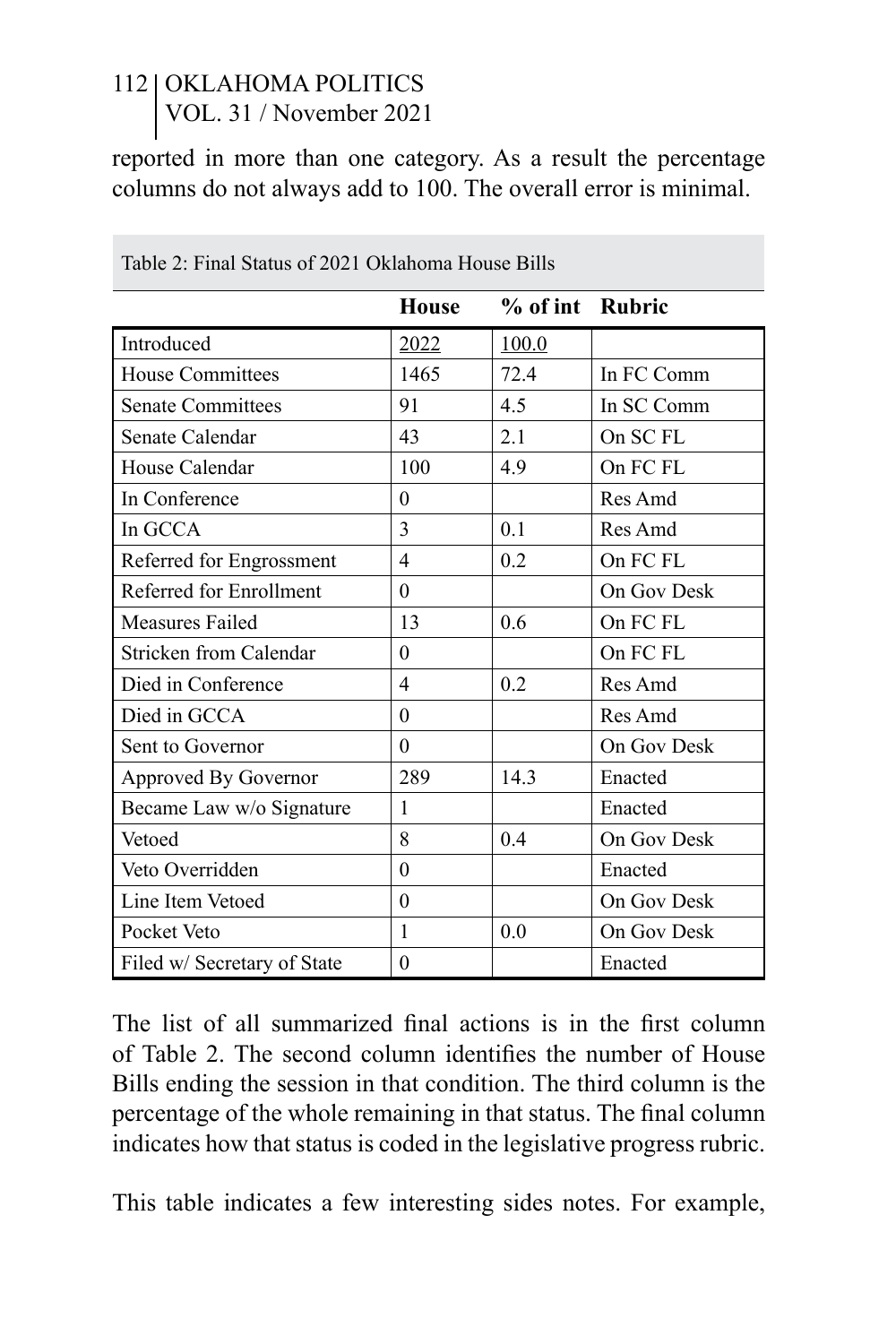# Farmer 113 DEFINING AND MEASURING

72.4% of bills introduced into the Oklahoma House in 2021 died in committee after four weeks of session. Only 14.3% of House Bills became law. Also, almost 50% of the bills that cleared committee in the first four weeks of session did become law. However, Table 2 is provided because it demonstrates how to code the summary categories. This gives rise to the statistics in Table 3. That table demonstrates the usefulness of the rubric for comparing legislative sessions across time and across chambers.

#### **COMPARING LEGISLATIVE SESSIONS AND CHAMBERS**

Table 3 aggregates the summary statistics available through the Oklahoma Legislative Service Bureau's BT Online software into the rubric categories based on the coding demonstrated in Table 2. These statistics are aggregated separately for House Bills and Senate Bills in three legislative sessions.

|             | <b>House</b> |      |      | <b>Senate</b> |      |      |
|-------------|--------------|------|------|---------------|------|------|
| Year        | 2021         | 2019 | 2017 | 2021          | 2019 | 2017 |
| $n=$        | 2023         | 1801 | 1561 | 1105          | 1018 | 863  |
| In FC Comm  | 72.8         | 73.1 | 70.8 | 50.8          | 52.4 | 56.3 |
| On FC FL    | 5.8          | 6.2  | 7.8  | 6.5           | 7.6  | 8.9  |
| In SC Comm  | 4.5          | 5.7  | 5.1  | 4.7           | 7.3  | 7.8  |
| On SC FL    | 2.1          | 1.0  | 1.2  | 9.9           | 7.5  | 5.3  |
| Res Amd     | 0.3          | 0.7  | 2.0  | 0.8           | 0.2  | 0.7  |
| On Gov Desk | 0.4          | 0.6  | 0.5  | 0.5           | 0.6  | 0.9  |
| Enacted     | 14.4         | 12.8 | 12.6 | 26.8          | 24.6 | 20.0 |

Table 3: Final Status of Oklahoma Bills in First Sessions

The Oklahoma Legislature operates on a two-year cycle that occurs between general elections. BT Online accumulates statistics across both legislative sessions. It is impossible to tease out only bills introduced into the second session. In the second session some carryover bills are considered. This jumbles the statistics for that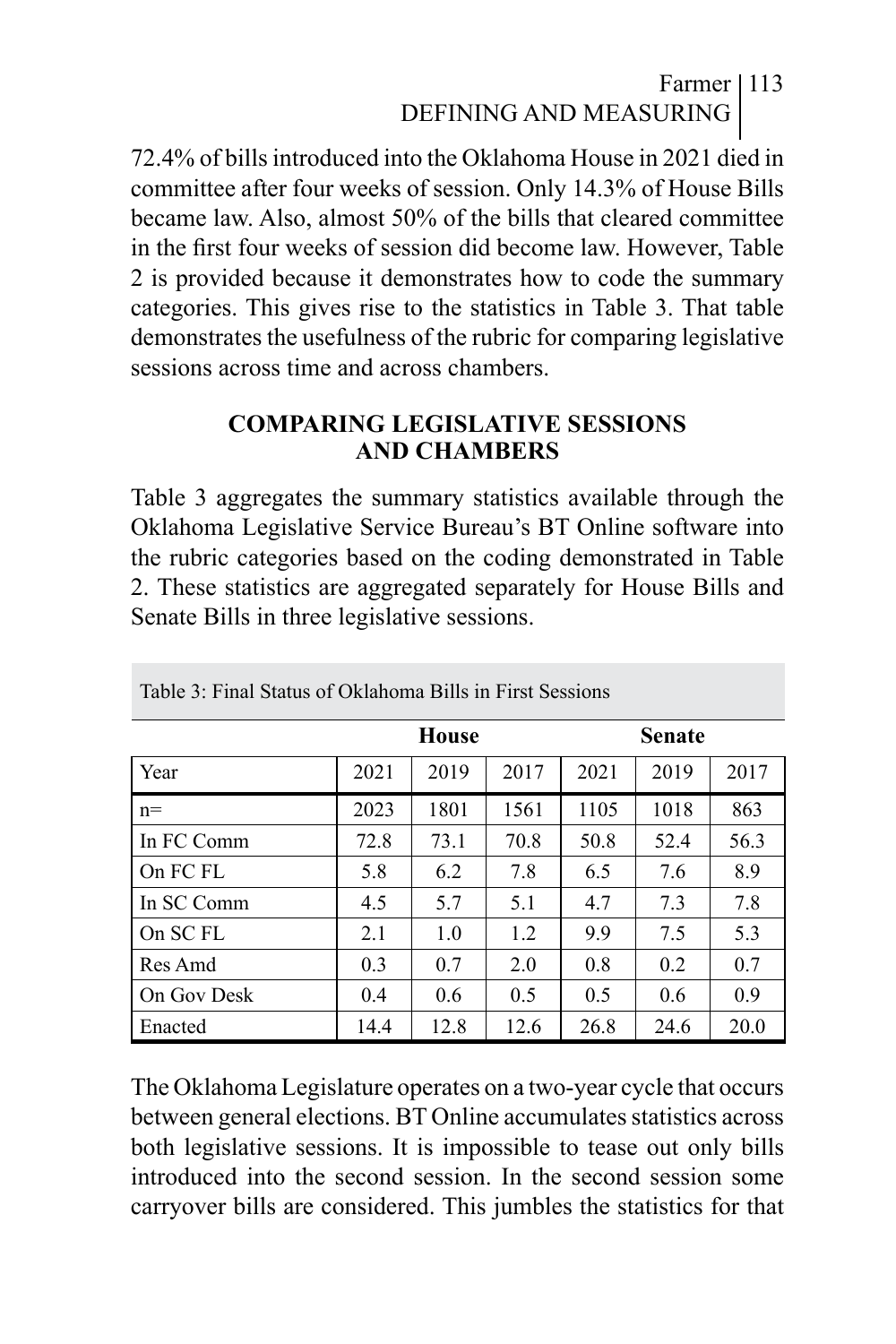year. So, for the convenience of providing rubric examples Table 3 focuses on odd numbered years.

The first column in Table 3 identifies the rubric category. The next three columns indicate the percentage of House Bills ending the year in that final status. The final three columns indicate the percentage of Senate Bills ending the year in that status.

The power of Table 3 is that is demonstrates that over 80% of bills in Oklahoma end the session in one of two categories. They either die In FC Committee or they are enacted. While there is value in the other five categories, subdividing them further would not add analytic power. Although the Legislature, through BT Online, offers 20 categories, the seven identified in Table 3 capture the legislative actions well.

Statistics like those found in Table 3 can be generated using other states' legislative websites. A future research project could use these statistics to compare the activities and productivity of legislatures. For example, *The Book of the States* consistently provides a table that show number of bills introduced and the percentage of bills enacted across the states. No publication captures the other categories consistently.

## **ANALYZING OKLAHOMA LEGISLATIVE SESSIONS**

Table 3 does tell us a few interesting things about the Oklahoma Legislature. As pointed out above, over 80% of the bill introduced either die in the first committee or they become law. Less than 20% of bills end the session in one of the other 5 categories.

There are interesting differences between the House and Senate in Oklahoma. The House has 101 members. They introduced between 1561 and 2023 bills in the sessions studies. The Senate has 48 members. They introduced between 863 and 1105. That is about 55% of the number the House introduced. The number has steadily increased between 2017 and 2021 in both chambers.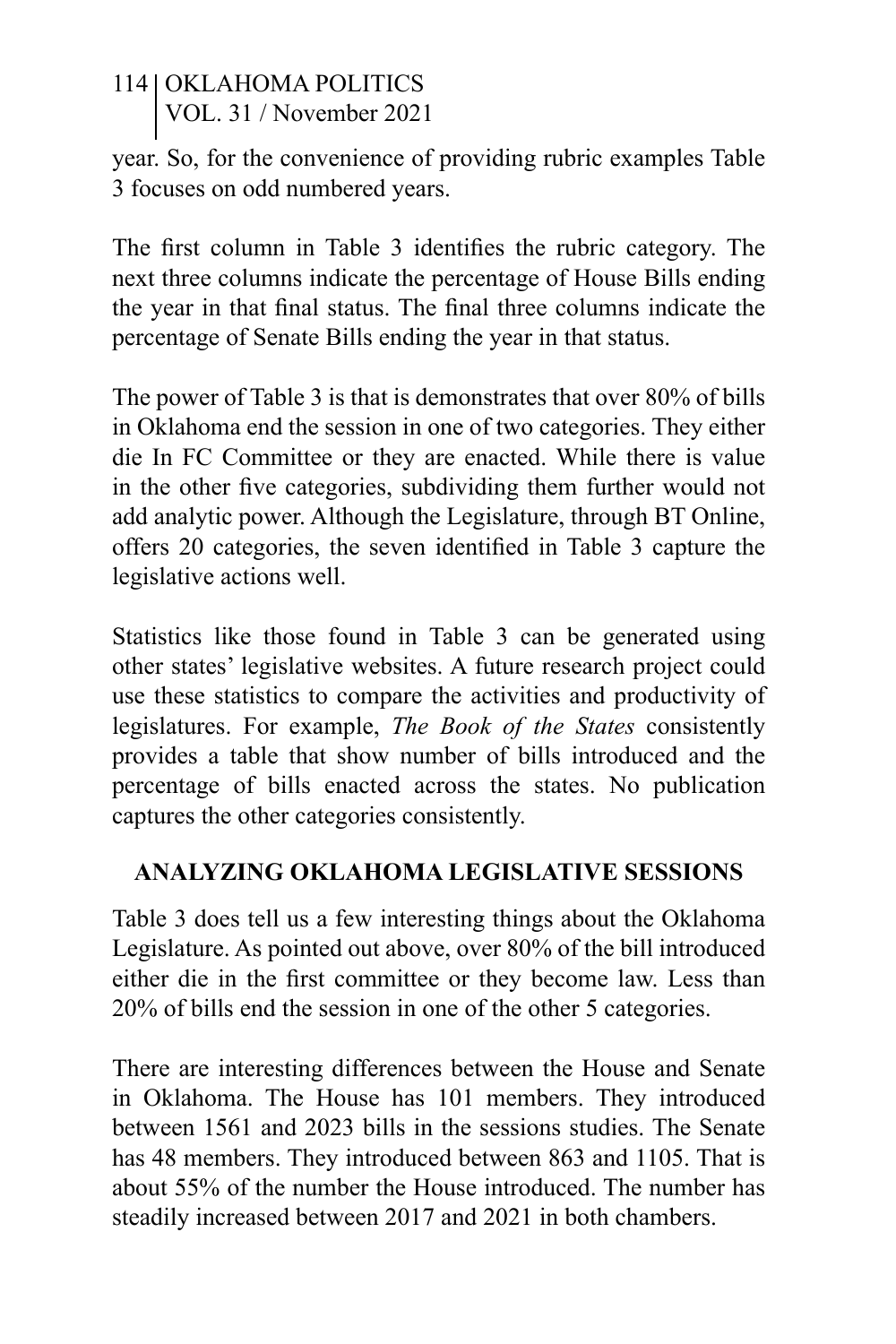# Farmer 115 DEFINING AND MEASURING

More importantly, the House kills over 70% of its bills in the first committee. This generally happens when a bill is does not get a hearing before the first four week deadline for committee work. The Senate kills a little over half of its bills this way. This leaves both chamber with a much more equal number of bills after the first deadline. In 2021 it was 550 in the House and 544 in the Senate.

Very few bills die on the first chamber floor. In the House it was about 6.5%. In the Senate it was about 7.6%. Most of these bills were left on the calendar by the floor leader and not brought to a vote.

In 2017 and 2019 the Senate killed more House bills in the Senate committees than the House killed Senate bills in committee. However, in 2021 these numbers were closer.

On the second chamber floor the Senate killed a lot more House bills than the House killed Senate bills. In 2021 the Senate killed 9.9% of House bills and the number has been increasing. The House only killed 2.1% of Senate bills on the House Floor in 2021. Very few bills end the session in the resolving amendments stage or on the governor's desk.

The overall batting average (Cain and Kousser 2004) for the Oklahoma Senate in 2021 is almost twice that of the House. In the three years, studied over 24% of Senate bills became law and the trend was increasing. Only about 13% of House bills became law. Because the House introduced almost 40% more bills it works out that each chamber enacted about the same number of bills, 717 for the House and 719 for the Senate. Of course, the House has twice as many members. So, per capita Senators were more successful than Representatives.

These statistics only cover three legislative sessions. It may be that these recent trends in the Senate's favor reflect the politics between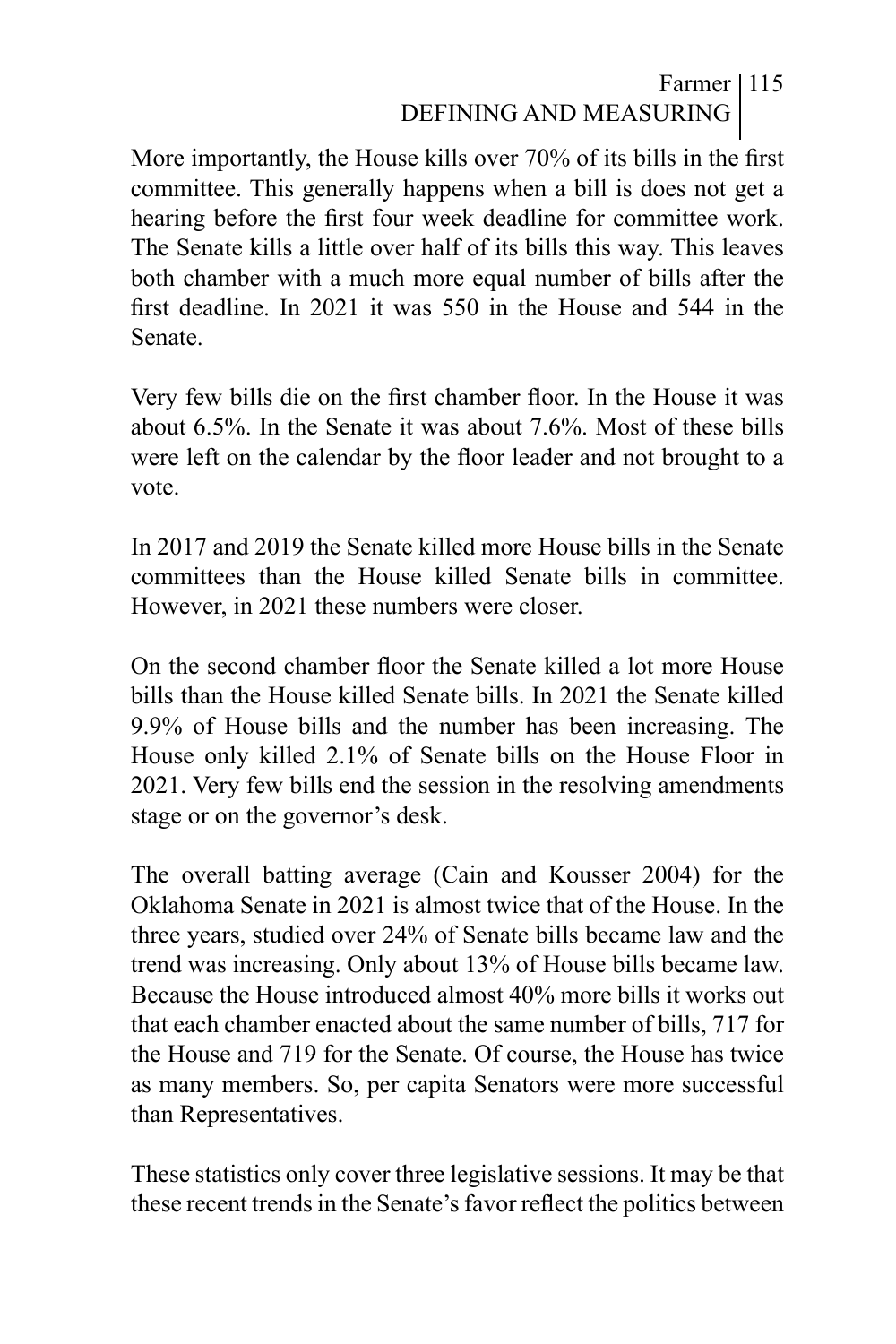current leaders and very little else. The institutional arrangements have not changed in any significant way and the numbers overall have been relatively consistent.

#### **NEXT STEPS**

This project demonstrates the need for a common vernacular to describe the progress of a bill across states and across time. This common terminology will benefit legislators, advocates, journalists and other observers. A well specified measure will create a tool that political scientists can use when studying legislatures, legislation or the diffusion of innovation.

The current discussion centers around three categories – not considered, under consideration or enacted. This project proposes an eight category ordinal measure that brings greater specificity to the under consideration category. These six categories are developed by examining how the progress of a bill is publicly reported on the websites of eight state legislatures. In these states as many as 57 entries are made in the legislative *Journal* to report the progress of legislation. Using the report phrasing, these 57 steps are collapsed into seven activity categories.

The result is a measure that well describes the progress of a bill in all eight states. It also worked well across time when tested in Oklahoma. The measure produced interesting trends when used to analyze the performance of the Oklahoma House and Senate.

This measure can be used in a number of ways by future researchers. It could be used by those who study the diffusion of innovation to further specify their models. They tend to focus on enactment dates. Adding legislative progress to the model may reveal useful trends. The measure can be used by those comparing legislative performance across states, across time or across chambers. It can be used by those comparing specific legislators' batting averages, further specifying their models. As a dependent variable it can help build models that explain why some policy concepts get farther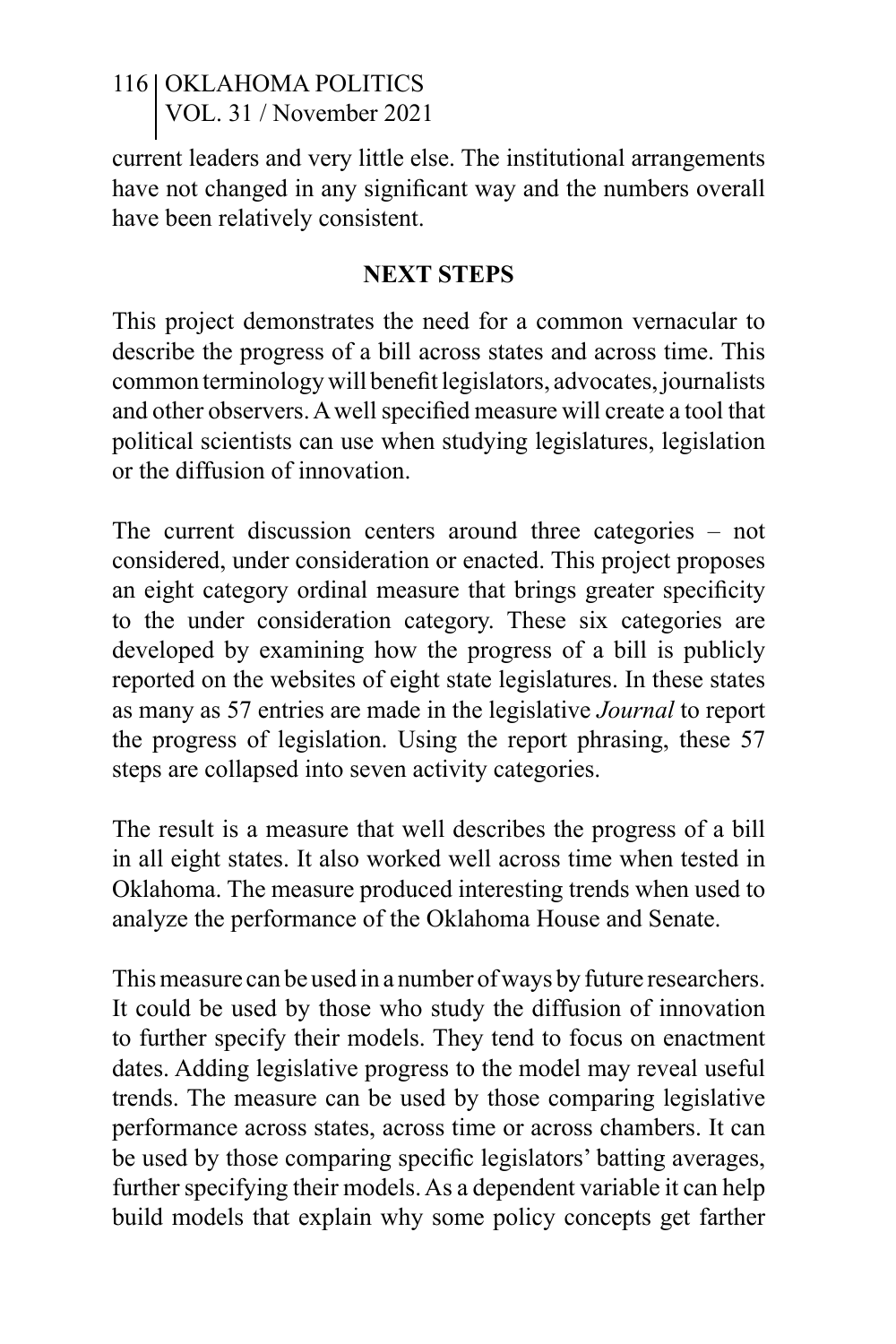# Farmer 117 DEFINING AND MEASURING

along in the process than others.

The common discussion among legislators, advocates, journalist and others suggests that a bill that "got farther" in the process this year than it did last year is "closer" to becoming law in the future. Is that really true? This measure may answer that question.